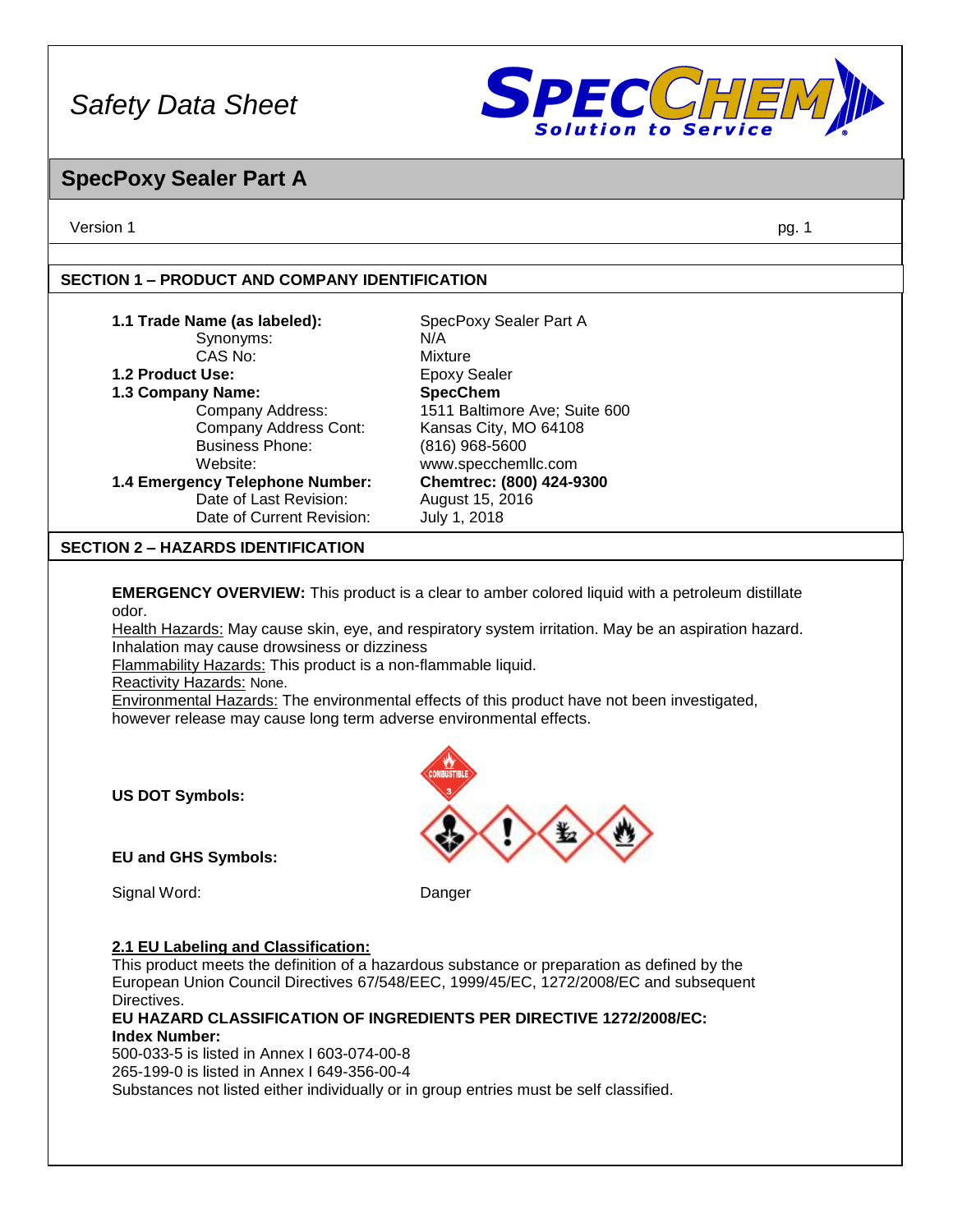

## **SpecPoxy Sealer Part A**

| <b>Components Contributing to Classification:</b><br>Bisphenol A Diglycidyl Ether Resin, Aromatic<br>Hydrocarbon, Benzyl Alcohol<br>2.2 Label Elements:<br><b>GHS Hazard Classifications:</b><br><b>Skin Irritation Category 2</b><br><b>Skin Sensitization Category 1</b><br>Eye Irritant Category 2<br><b>Germ Cell Mutagenicity Category 2</b><br><b>Chronic Aquatic Toxicity Category 2</b><br>Flammable Liquid Category 3<br>Carcinogenicity Category 1B<br>STOT - SE Category 3 (Respiratory System,<br>Central Nervous System)<br><b>Aspiration Toxicity Category 1</b><br><b>Hazard Statements:</b><br>H315 Causes skin irritation<br>H317 May cause an allergic skin reaction<br>H319 Causes serious eye irritation<br>H341 Suspected of causing genetic defects<br>H411 Toxic to aquatic life with long lasting<br>effects<br>H226 Flammable liquid and vapour<br>H350 May cause cancer<br>H335 May cause respiratory irritation<br>H336 May cause drowsiness or dizziness<br>H304 May be fatal if swallowed and enters<br>airways |
|----------------------------------------------------------------------------------------------------------------------------------------------------------------------------------------------------------------------------------------------------------------------------------------------------------------------------------------------------------------------------------------------------------------------------------------------------------------------------------------------------------------------------------------------------------------------------------------------------------------------------------------------------------------------------------------------------------------------------------------------------------------------------------------------------------------------------------------------------------------------------------------------------------------------------------------------------------------------------------------------------------------------------------------------|
|                                                                                                                                                                                                                                                                                                                                                                                                                                                                                                                                                                                                                                                                                                                                                                                                                                                                                                                                                                                                                                              |
|                                                                                                                                                                                                                                                                                                                                                                                                                                                                                                                                                                                                                                                                                                                                                                                                                                                                                                                                                                                                                                              |
|                                                                                                                                                                                                                                                                                                                                                                                                                                                                                                                                                                                                                                                                                                                                                                                                                                                                                                                                                                                                                                              |
|                                                                                                                                                                                                                                                                                                                                                                                                                                                                                                                                                                                                                                                                                                                                                                                                                                                                                                                                                                                                                                              |
|                                                                                                                                                                                                                                                                                                                                                                                                                                                                                                                                                                                                                                                                                                                                                                                                                                                                                                                                                                                                                                              |
|                                                                                                                                                                                                                                                                                                                                                                                                                                                                                                                                                                                                                                                                                                                                                                                                                                                                                                                                                                                                                                              |
|                                                                                                                                                                                                                                                                                                                                                                                                                                                                                                                                                                                                                                                                                                                                                                                                                                                                                                                                                                                                                                              |
|                                                                                                                                                                                                                                                                                                                                                                                                                                                                                                                                                                                                                                                                                                                                                                                                                                                                                                                                                                                                                                              |
|                                                                                                                                                                                                                                                                                                                                                                                                                                                                                                                                                                                                                                                                                                                                                                                                                                                                                                                                                                                                                                              |
|                                                                                                                                                                                                                                                                                                                                                                                                                                                                                                                                                                                                                                                                                                                                                                                                                                                                                                                                                                                                                                              |
|                                                                                                                                                                                                                                                                                                                                                                                                                                                                                                                                                                                                                                                                                                                                                                                                                                                                                                                                                                                                                                              |
|                                                                                                                                                                                                                                                                                                                                                                                                                                                                                                                                                                                                                                                                                                                                                                                                                                                                                                                                                                                                                                              |
|                                                                                                                                                                                                                                                                                                                                                                                                                                                                                                                                                                                                                                                                                                                                                                                                                                                                                                                                                                                                                                              |
|                                                                                                                                                                                                                                                                                                                                                                                                                                                                                                                                                                                                                                                                                                                                                                                                                                                                                                                                                                                                                                              |
|                                                                                                                                                                                                                                                                                                                                                                                                                                                                                                                                                                                                                                                                                                                                                                                                                                                                                                                                                                                                                                              |
|                                                                                                                                                                                                                                                                                                                                                                                                                                                                                                                                                                                                                                                                                                                                                                                                                                                                                                                                                                                                                                              |
|                                                                                                                                                                                                                                                                                                                                                                                                                                                                                                                                                                                                                                                                                                                                                                                                                                                                                                                                                                                                                                              |
|                                                                                                                                                                                                                                                                                                                                                                                                                                                                                                                                                                                                                                                                                                                                                                                                                                                                                                                                                                                                                                              |
|                                                                                                                                                                                                                                                                                                                                                                                                                                                                                                                                                                                                                                                                                                                                                                                                                                                                                                                                                                                                                                              |
|                                                                                                                                                                                                                                                                                                                                                                                                                                                                                                                                                                                                                                                                                                                                                                                                                                                                                                                                                                                                                                              |
|                                                                                                                                                                                                                                                                                                                                                                                                                                                                                                                                                                                                                                                                                                                                                                                                                                                                                                                                                                                                                                              |
|                                                                                                                                                                                                                                                                                                                                                                                                                                                                                                                                                                                                                                                                                                                                                                                                                                                                                                                                                                                                                                              |
|                                                                                                                                                                                                                                                                                                                                                                                                                                                                                                                                                                                                                                                                                                                                                                                                                                                                                                                                                                                                                                              |
|                                                                                                                                                                                                                                                                                                                                                                                                                                                                                                                                                                                                                                                                                                                                                                                                                                                                                                                                                                                                                                              |
| P280 Wear protective gloves/eye<br><b>Precautionary Statements:</b>                                                                                                                                                                                                                                                                                                                                                                                                                                                                                                                                                                                                                                                                                                                                                                                                                                                                                                                                                                          |
| protection/face protection.                                                                                                                                                                                                                                                                                                                                                                                                                                                                                                                                                                                                                                                                                                                                                                                                                                                                                                                                                                                                                  |
| P264 Wash thoroughly after handling.                                                                                                                                                                                                                                                                                                                                                                                                                                                                                                                                                                                                                                                                                                                                                                                                                                                                                                                                                                                                         |
| P201 Obtain special instructions before use.                                                                                                                                                                                                                                                                                                                                                                                                                                                                                                                                                                                                                                                                                                                                                                                                                                                                                                                                                                                                 |
| P202 Do not handle until all safety precautions                                                                                                                                                                                                                                                                                                                                                                                                                                                                                                                                                                                                                                                                                                                                                                                                                                                                                                                                                                                              |
| have been read and understood.                                                                                                                                                                                                                                                                                                                                                                                                                                                                                                                                                                                                                                                                                                                                                                                                                                                                                                                                                                                                               |
| P261 Avoid breathing                                                                                                                                                                                                                                                                                                                                                                                                                                                                                                                                                                                                                                                                                                                                                                                                                                                                                                                                                                                                                         |
| dust/fume/gas/mist/vapours/spray.                                                                                                                                                                                                                                                                                                                                                                                                                                                                                                                                                                                                                                                                                                                                                                                                                                                                                                                                                                                                            |
| P272 Contaminated clothing should not be                                                                                                                                                                                                                                                                                                                                                                                                                                                                                                                                                                                                                                                                                                                                                                                                                                                                                                                                                                                                     |
| allowed out of the workplace.                                                                                                                                                                                                                                                                                                                                                                                                                                                                                                                                                                                                                                                                                                                                                                                                                                                                                                                                                                                                                |
| P273 Avoid release to the environment.                                                                                                                                                                                                                                                                                                                                                                                                                                                                                                                                                                                                                                                                                                                                                                                                                                                                                                                                                                                                       |
| P271 Use only outdoors or in a well-ventilated                                                                                                                                                                                                                                                                                                                                                                                                                                                                                                                                                                                                                                                                                                                                                                                                                                                                                                                                                                                               |
| area.                                                                                                                                                                                                                                                                                                                                                                                                                                                                                                                                                                                                                                                                                                                                                                                                                                                                                                                                                                                                                                        |
| P210 Keep away from heat/sparks/open                                                                                                                                                                                                                                                                                                                                                                                                                                                                                                                                                                                                                                                                                                                                                                                                                                                                                                                                                                                                         |
| flames/hot surfaces. No smoking.                                                                                                                                                                                                                                                                                                                                                                                                                                                                                                                                                                                                                                                                                                                                                                                                                                                                                                                                                                                                             |
| P233 Keep container tightly closed.                                                                                                                                                                                                                                                                                                                                                                                                                                                                                                                                                                                                                                                                                                                                                                                                                                                                                                                                                                                                          |
| P240 Ground/Bond container and receiving                                                                                                                                                                                                                                                                                                                                                                                                                                                                                                                                                                                                                                                                                                                                                                                                                                                                                                                                                                                                     |
| equipment.                                                                                                                                                                                                                                                                                                                                                                                                                                                                                                                                                                                                                                                                                                                                                                                                                                                                                                                                                                                                                                   |
| P241 Use explosion-proof                                                                                                                                                                                                                                                                                                                                                                                                                                                                                                                                                                                                                                                                                                                                                                                                                                                                                                                                                                                                                     |
| electrical/ventilating/lighting equipment.                                                                                                                                                                                                                                                                                                                                                                                                                                                                                                                                                                                                                                                                                                                                                                                                                                                                                                                                                                                                   |
| P242 Use only non-sparking tools.                                                                                                                                                                                                                                                                                                                                                                                                                                                                                                                                                                                                                                                                                                                                                                                                                                                                                                                                                                                                            |
| P243 Take precautionary measures against                                                                                                                                                                                                                                                                                                                                                                                                                                                                                                                                                                                                                                                                                                                                                                                                                                                                                                                                                                                                     |
| static discharge.                                                                                                                                                                                                                                                                                                                                                                                                                                                                                                                                                                                                                                                                                                                                                                                                                                                                                                                                                                                                                            |
|                                                                                                                                                                                                                                                                                                                                                                                                                                                                                                                                                                                                                                                                                                                                                                                                                                                                                                                                                                                                                                              |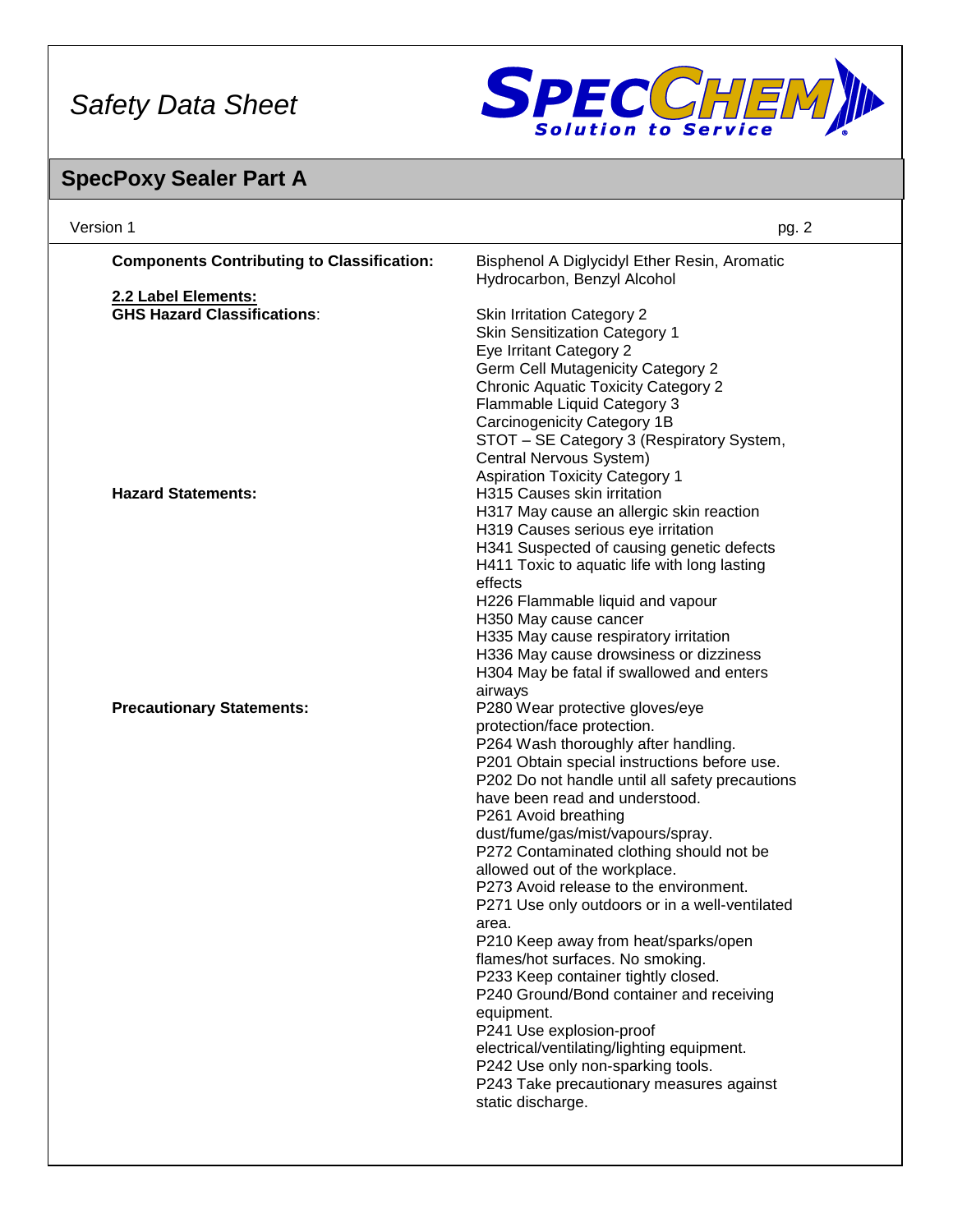

### **SpecPoxy Sealer Part A**

| <b>Response Statements:</b>                                                                              | P302+P352 IF ON SKIN: Wash with plenty of                                                          |
|----------------------------------------------------------------------------------------------------------|----------------------------------------------------------------------------------------------------|
|                                                                                                          | water.<br>P305+P351+P338 IF IN EYES: Rinse                                                         |
|                                                                                                          |                                                                                                    |
|                                                                                                          | cautiously with water for several minutes.<br>Remove contact lenses, if present and easy to        |
|                                                                                                          | do. Continue rinsing.                                                                              |
|                                                                                                          | P333+P313 If skin irritation or rash occurs: Get                                                   |
|                                                                                                          | medical advice/attention.                                                                          |
|                                                                                                          | P332+P313 If skin irritation occurs: Get medical                                                   |
|                                                                                                          | advice/attention.                                                                                  |
|                                                                                                          | P337+P311 If eye irritation persists: Get                                                          |
|                                                                                                          | medical advice/attention.                                                                          |
|                                                                                                          | P362+P364 Take off contaminated clothing and                                                       |
|                                                                                                          | wash it before reuse.                                                                              |
|                                                                                                          | P304+P340 IF INHALED: Remove person to                                                             |
|                                                                                                          | fresh air and keep comfortable for breathing.                                                      |
|                                                                                                          | P308+P313 IF exposed or concerned: Get                                                             |
|                                                                                                          | medical advice/attention.                                                                          |
|                                                                                                          | P301+P310 IF SWALLOWED: Immediately call                                                           |
|                                                                                                          | a POISON CENTER/doctor.                                                                            |
|                                                                                                          | P303+P361+P353 IF ON SKIN (or hair): Take                                                          |
|                                                                                                          | off immediately all contaminated clothing. Rinse                                                   |
|                                                                                                          | skin with water/shower.                                                                            |
|                                                                                                          | P370+P378 In case of fire: Use dry sand, dry                                                       |
|                                                                                                          | chemical or alcohol resistant foam for                                                             |
|                                                                                                          | extinction.<br>P391 Collect spillage.                                                              |
| <b>Storage Statements:</b>                                                                               | P405 Store locked up.                                                                              |
| <b>Disposal Statements:</b>                                                                              | P501 Dispose of contents/container in accordance                                                   |
|                                                                                                          | with local/regional/national/international regulations.                                            |
| 2.3 Health Hazards or Risks From Exposure:                                                               |                                                                                                    |
| <b>Symptoms of Overexposure by Route of Exposure:</b>                                                    |                                                                                                    |
|                                                                                                          | The most significant routes of overexposure for this product are by contact with skin or eyes. The |
| symptoms of overexposure are described in the following paragraphs.                                      |                                                                                                    |
| Acute:                                                                                                   |                                                                                                    |
|                                                                                                          | Inhalation: May cause respiratory tract irritation. May cause headaches, drowsiness, or dizziness. |
| cracking.                                                                                                | Skin Contact: May cause moderate irritation to skin. Repeated exposure may cause skin dryness or   |
| Eye Contact: Vapours and direct contact to the eyes may be irritating.                                   |                                                                                                    |
| Ingestion: May cause lung damage if aspirated.                                                           |                                                                                                    |
| Chronic: Repeated exposure may cause skin dryness or cracking                                            |                                                                                                    |
| <b>Target Organs:</b><br>Acute: Skin, Eyes, Respiratory System, Central Nervous System<br>Chronic: Skin. |                                                                                                    |
|                                                                                                          |                                                                                                    |
|                                                                                                          |                                                                                                    |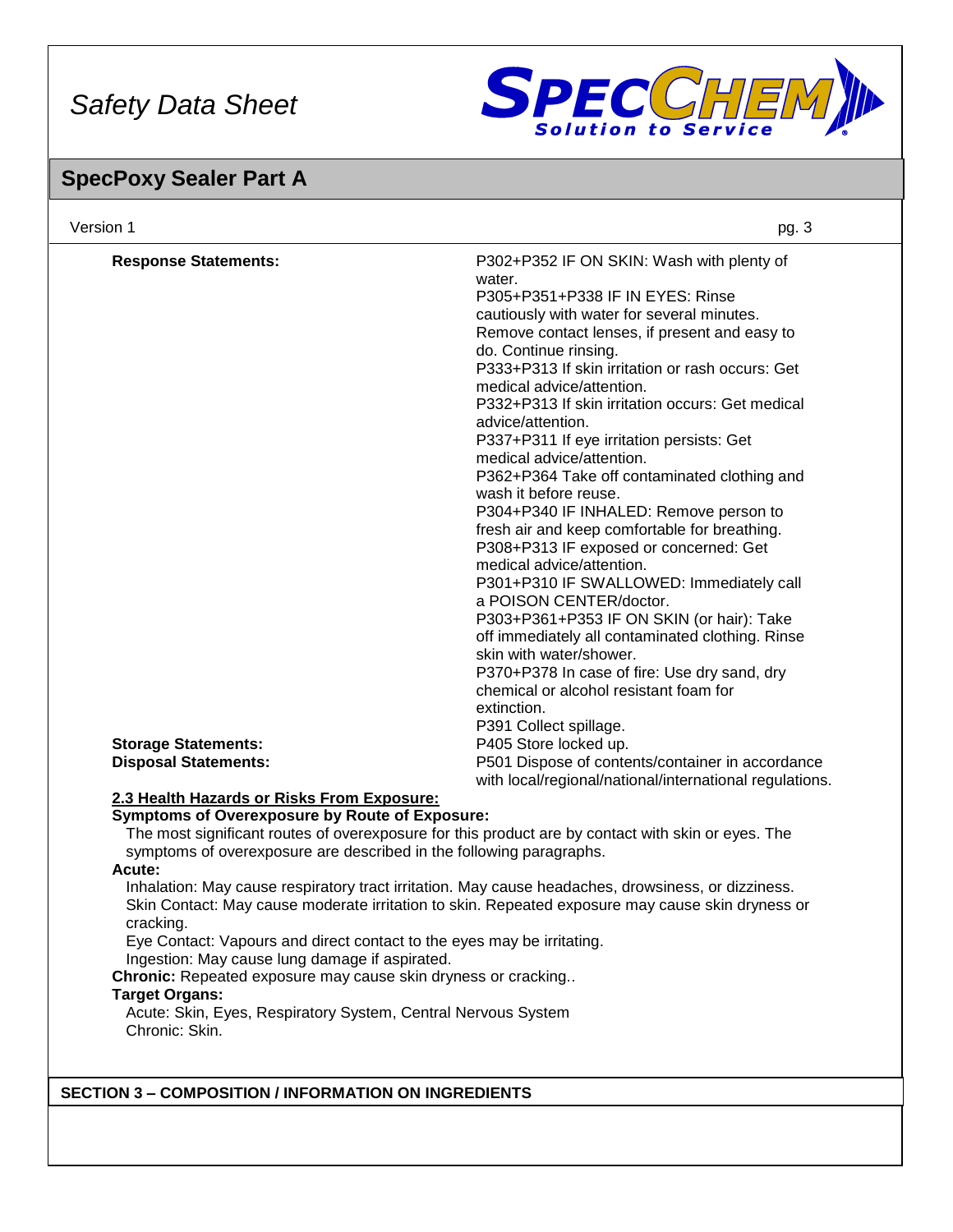

### **SpecPoxy Sealer Part A**

| Version 1                                                                                                                                                                                                                          |          |                |                   | pg. 4                                                                                         |
|------------------------------------------------------------------------------------------------------------------------------------------------------------------------------------------------------------------------------------|----------|----------------|-------------------|-----------------------------------------------------------------------------------------------|
| <b>Hazardous Ingredients</b>                                                                                                                                                                                                       | WT%      | <b>CAS No.</b> | <b>EINECS No.</b> | <b>Hazard Classification</b>                                                                  |
| Benzyl Alcohol                                                                                                                                                                                                                     | $< 30\%$ | $100 - 51 - 6$ | 202-859-9         | Hazard Classification: Acute Tox. 4(Oral), Eye Irrit.2<br>Skin Irrit.2                        |
| <b>Bisphenol A Diglycidyl</b><br><b>Ether Resin</b>                                                                                                                                                                                | 60-70%   | 25068-38-6     | 500-033-5         | Flam. Liq. 3; Skin Irrit. 2; Carc. 1B, Muta. 1B; STOT<br>SE 3; ASP. Tox. 1, Aquatic Chronic 2 |
| Aromatic Hydrocarbon                                                                                                                                                                                                               | 25-30%   | 64742-95-6     | 265-199-0         | Skin Irrit. 2, Skin Sens. 1, Muta. 2, Aquatic<br>Chronic 2                                    |
| Balance of other ingredients are non-hazardous or less than 1% in concentration (or 0.1% for carcinogens, reproductive toxins, or<br>respiratory sensitizers).                                                                     |          |                |                   |                                                                                               |
| Note: All WHMIS required information is included in appropriate sections based on the ANSI Z400.1-2010 format.<br>This product has been classified in accordance with the hazard criteria of the CPR and the MSDS contains all the |          |                |                   |                                                                                               |

information required by the CPR, EU Directives and the Japanese Industrial Standard JIS Z 7250:2000

### **SECTION 4 – FIRST AID MEASURES**

#### **4.1 Description of First Aid Measures:**

| <b>Eye Contact:</b>                                | If product enters the eyes, flush with plenty of water or eye wash<br>solution for several minutes. Remove contacts if present and easy to<br>do. Seek medical attention if irritation persists.                                                                                                                                                                                            |
|----------------------------------------------------|---------------------------------------------------------------------------------------------------------------------------------------------------------------------------------------------------------------------------------------------------------------------------------------------------------------------------------------------------------------------------------------------|
| <b>Skin Contact:</b>                               | Wash skin thoroughly with soap and water after handling. Seek medical<br>attention if irritation develops and persists.                                                                                                                                                                                                                                                                     |
| Inhalation:                                        | If breathing becomes difficult, remove victim to fresh air. If necessary,<br>use artificial respiration to support vital functions. Seek medical<br>attention.                                                                                                                                                                                                                              |
| Ingestion:                                         | If product is swallowed, call physician or poison center immediatly. If<br>professional advice is not available, do not induce vomiting. Never<br>induce vomiting or give dilutents (milk or water) to someone who is<br>unconscious, having convulsions, or who cannot swallow. Seek medical<br>advice. Take a copy of the label and/or SDS with the victim to the health<br>professional. |
| <b>Medical Conditions</b>                          |                                                                                                                                                                                                                                                                                                                                                                                             |
| <b>Generally Aggravated</b><br><b>By Exposure:</b> | Pre-existing skin, respiratory system or eye problems may be<br>aggravated by prolonged contact.                                                                                                                                                                                                                                                                                            |
|                                                    | 4.2 Symptoms and Effects Both Acute and Delayed: Exposure to skin and eyes may cause                                                                                                                                                                                                                                                                                                        |
|                                                    | <i>irritation.</i><br>4.3 Recommendations to Physicians: Treat symptoms and eliminate overexposure.                                                                                                                                                                                                                                                                                         |

### **SECTION 5 – FIRE FIGHTING MEASURES**

### **5.1 Fire Extinguishing Materials:**

**Use the following fire extinguishing materials: Water Spray:** Yes

**Foam:** Yes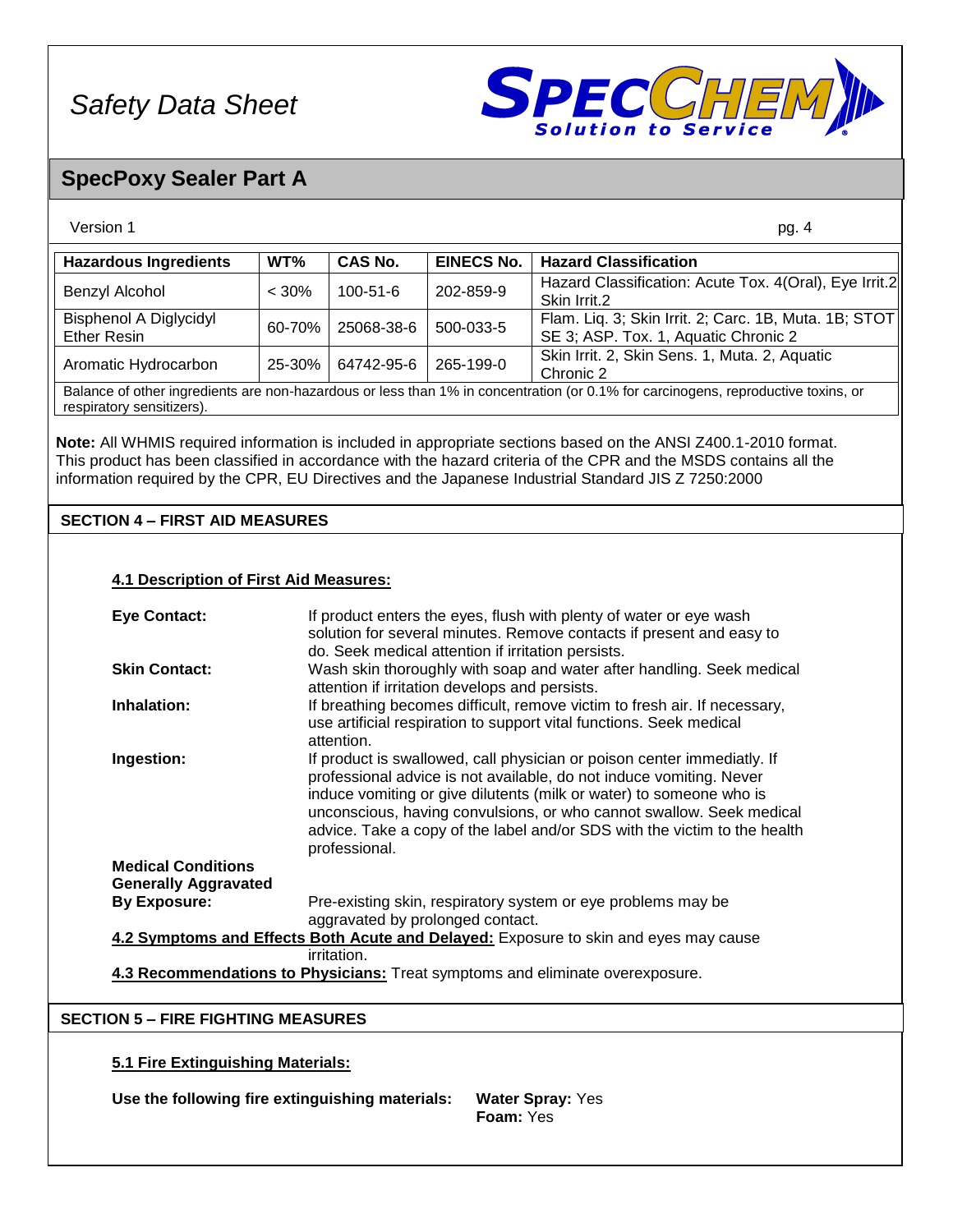

### Version 1 pg. 5 **SpecPoxy Sealer Part A Halon:** Yes **Carbon Dioxide:** Yes **Dry Chemical:** Yes **Other:** Any "C" Class **5.2 Unusual Fire and Explosion Hazards: Irritating and toxic fumes may be produced at high temperatures. Use of water may result if the formation of a toxic aqueous solution. Do not allow run-off from fire fighting to enter drains or water courses.** Explosive Sensitivity to Mechanical Impact: No Explosive Sensitivity to Static Discharge: No **5.3 Special Fire-Fighting Procedures:** • Incipient fire responders should wear eye protection. • Structural firefighters must wear Self-Contained Breathing • Apparatus (SCBA) and full protective equipment. • Isolate materials not yet involved in the fire and protect personnel. • Move containers from fire area if this can be done without risk; otherwise, cool with carefully applied water spray. If possible, prevent run-off water from entering storm drains, bodies of water, or other environmentally sensitive areas. **6.1 Personal Precautions, Protective Equipment and Emergency Procedures:** Use cautious judgment when cleaning up spill. Wear suitable protective clothing, gloves, and eye/face protection. **6.2 Environmental Precautions:** Construct a dike to prevent spreading. Keep out of sewers, storm drains, surface waters, and soils. **6.3 Spill and Leak Response: Small Spills:**  • Collect material via broom or mop. Place in tightly sealed containers for proper disposal. • Approach spill areas with caution. If liquid was introduced, create a dike or trench to contain material. • Soak up with absorbent material such as clay, sand or other suitable non-reactive material. **Large Spills:** • Place in leak-proof containers. Seal tightly for proper disposal. • Dispose of in accordance with U.S. Federal, State, and local hazardous waste disposal regulations and those of Canada and its Provinces, those of Australia, Japan and EU Member States (see Section 13, Disposal Considerations). **SECTION 6 – ACCIDENTAL RELEASE MEASURES (STEPS FOR SPILLS)**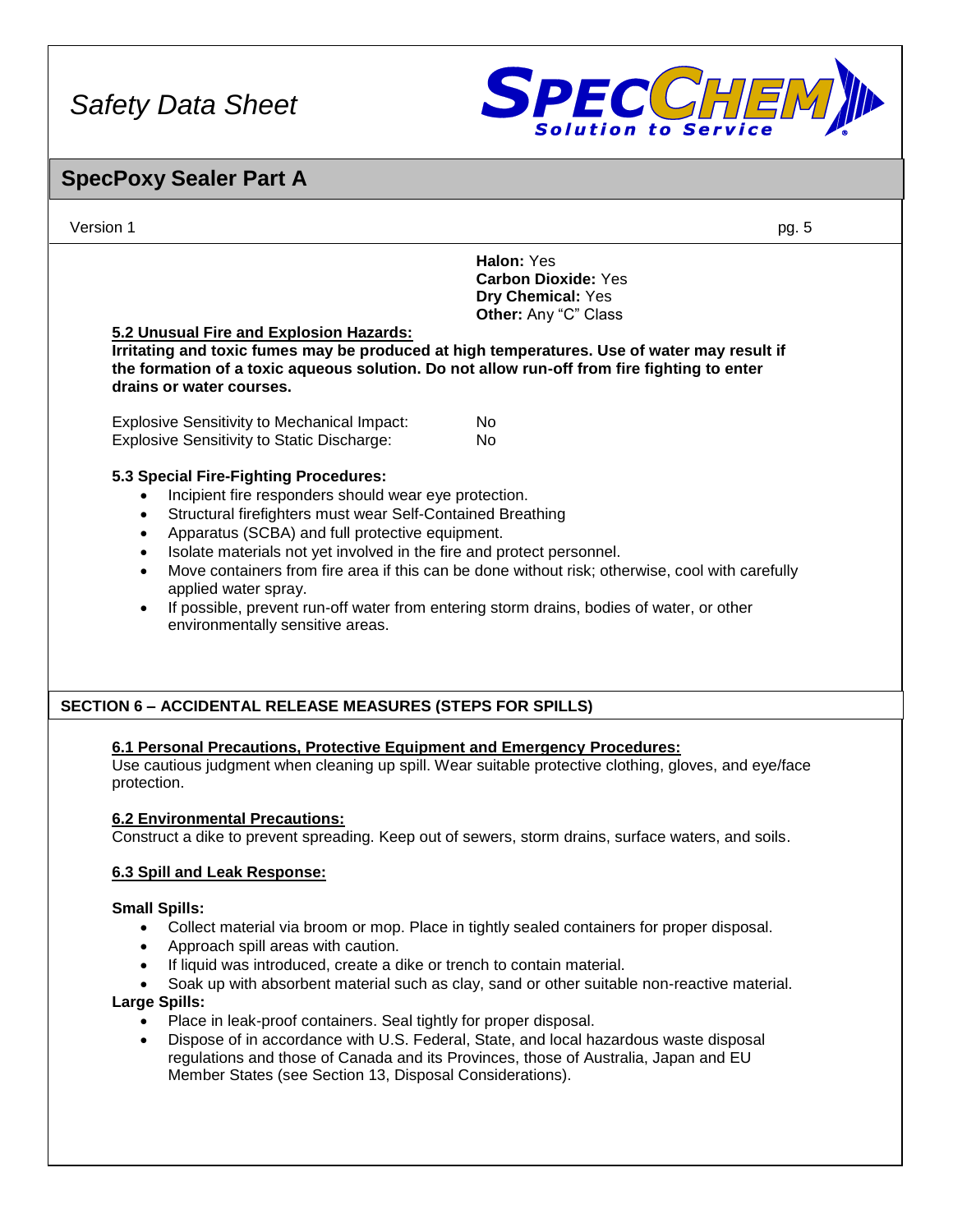

### **SpecPoxy Sealer Part A**

Version 1 pg. 6

### **SECTION 7 - HANDLING AND STORAGE**

#### **7.1 Precautions for Safe Handling:**

To prevent eye contact under the foreseeable conditions of use, wear appropriate safety eyewear. When handling, do not eat, drink, or smoke. Wash thoroughly after handling. Do not handle or store near heat, sparks, or flame.

#### **7.2 Storage and Handling Practices:**

Keep away from incompatible materials. Keep container closed when not in use and store in well ventilated area.

#### **7.3 Specific Uses:**

Epoxy Sealer.

#### **SECTION 8 – EXPOSURE CONTROLS / PERSONAL PROTECTION**

### **8.1 Exposure Parameters:**

| Ingredients                        | CAS No.        | <b>OSHA PEL</b>   | <b>NIOSH PEL</b> |
|------------------------------------|----------------|-------------------|------------------|
| Benzyl Alcohol                     | $100 - 51 - 6$ | <b>Not Listed</b> | Not Listed       |
| Bisphenol A Diglycidyl Ether Resin | 25068-38-6     | Not Listed        | Not Listed       |
| Aromatic Hydrocarbon               | 64742-95-6     | 2000 mg/mg3       | 350 mg/m3        |

#### **8.2 Exposure Controls: Ventilation and Engineering Controls:** Use with adequate ventilation to ensure

exposure levels are maintained below the limits provided above.

*The following information on appropriate Personal Protective Equipment is provided to assist employers in complying with OSHA regulations found in 29 CFR Subpart I (beginning at 1910.132), or standards of EU member states (including EN 149 for respiratory PPE, and EN 166 for face/eye protection), and those of Japan. Please reference applicable regulations and standards for relevant details.*

| <b>Respiratory Protection:</b> | Not required for properly ventilated areas.<br>Maintain airborne contaminant concentrations<br>below guidelines listed above, if applicable. If |
|--------------------------------|-------------------------------------------------------------------------------------------------------------------------------------------------|
|                                | necessary, use only respiratory protection<br>authorized in the U.S. Federal OSHA                                                               |
|                                | <b>Respiratory Protection Standard (29 CFR)</b><br>1910.134), equivalent U.S. State standards,                                                  |
|                                | Canadian CSA Standard Z94.4-93, the                                                                                                             |
|                                | European Standard EN149, or EU member<br>states.                                                                                                |
| <b>Eve Protection:</b>         | Safety glasses or goggles are required.<br>If necessary, refer to U.S. OSHA 29 CFR<br>1910.133, Canadian Standards, and the                     |
|                                |                                                                                                                                                 |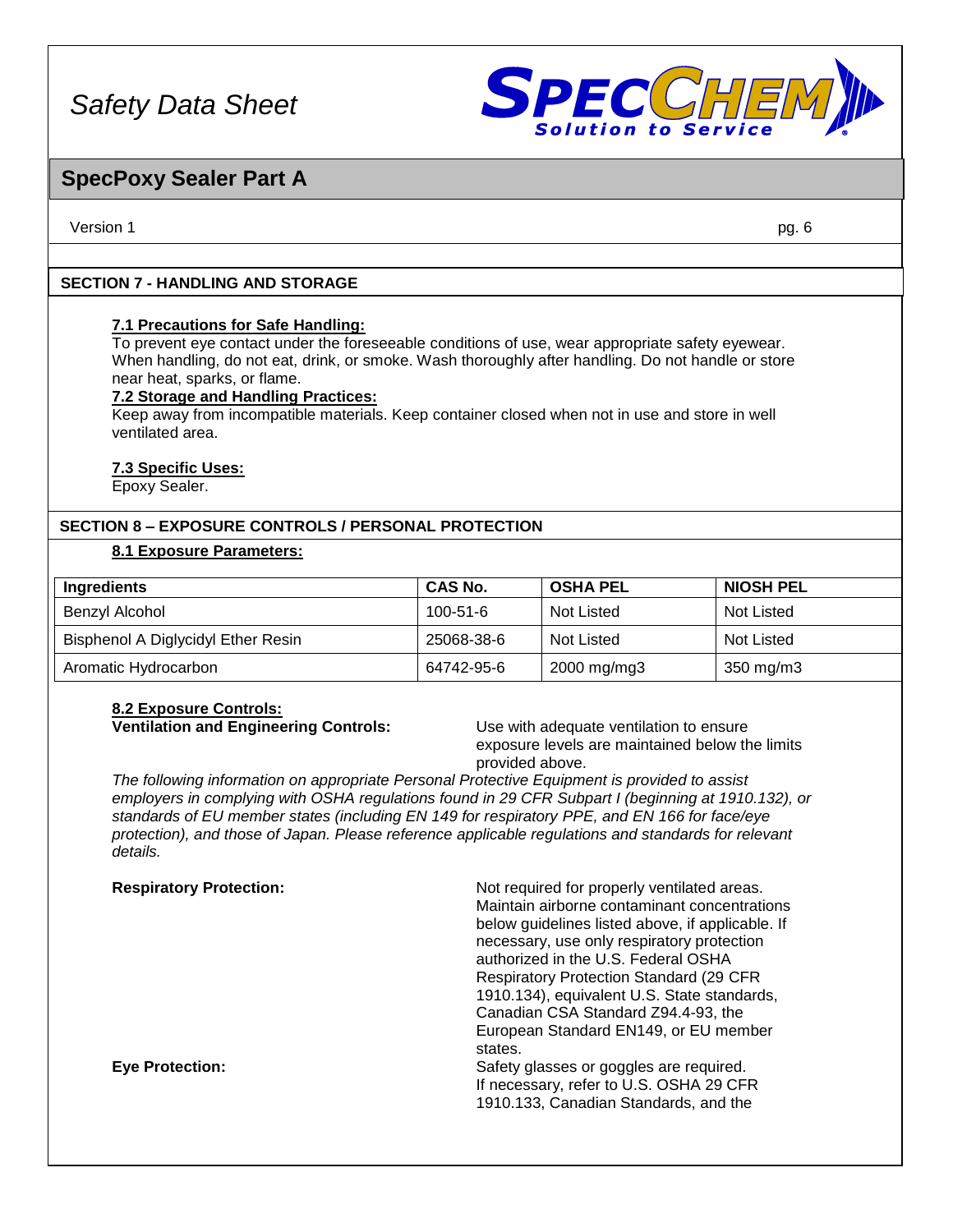

### **SpecPoxy Sealer Part A**

| Version 1                                                                                                                                                                                                                                                                                                                                              | pg. 7                                                                                                                                                                                                                                                                                                   |
|--------------------------------------------------------------------------------------------------------------------------------------------------------------------------------------------------------------------------------------------------------------------------------------------------------------------------------------------------------|---------------------------------------------------------------------------------------------------------------------------------------------------------------------------------------------------------------------------------------------------------------------------------------------------------|
| <b>Hand Protection:</b>                                                                                                                                                                                                                                                                                                                                | European Standard EN166, Australian<br>Standards, or relevant Japanese Standards.<br>Chemical resistant gloves are required to<br>prevent skin contact.<br>If necessary, refer to U.S. OSHA 29 CFR                                                                                                      |
| <b>Body Protection:</b>                                                                                                                                                                                                                                                                                                                                | 1910.138, the European Standard DIN EN 374,<br>the appropriate Standards of Canada, Australian<br>Standards, or relevant Japanese Standards.<br>Use body protect appropriate to task being<br>performed.<br>If necessary, refer to appropriate Standards of                                             |
|                                                                                                                                                                                                                                                                                                                                                        | Canada, or appropriate standards of the EU,<br>Australian Standards, or relevant Japanese<br>Standards. If a hazard of injury to the feet exists<br>due to falling objects, rolling objects, where<br>objects may pierce the soles of the feet or where<br>employee's feet may be exposed to electrical |
|                                                                                                                                                                                                                                                                                                                                                        | hazards, use foot protection, as described in<br>U.S. OSHA 29 CFR 1910.136.                                                                                                                                                                                                                             |
| <b>SECTION 9 - PHYSICAL AND CHEMICAL PROPERTIES</b>                                                                                                                                                                                                                                                                                                    |                                                                                                                                                                                                                                                                                                         |
| 9.1 Information on Basic Physical and Chemical Properties:<br>Appearance (Physical State and Color): Clear to amber liquid<br>Odor: Petroleum distillate odor<br>Odor Threshold: No data available<br>pH: No data available<br>Melting/Freezing Point: No data available<br>Boiling Point: 300°F (148.9°C)<br>Flash Point: $104^{\circ}F(40^{\circ}C)$ |                                                                                                                                                                                                                                                                                                         |
| Evaporation Rate: No data available<br>Flammability (Solid; Gas): Not applicable<br>Upper/Lower Flammability or Explosion Limits: No data available<br>Vapor Pressure (mm Hg @ 20°C (68° F): No data available<br>Vapor Density: No data available<br>Relative Density: No data available                                                              |                                                                                                                                                                                                                                                                                                         |
| <b>Specific Gravity: 1.09</b><br>Solubility in Water: Not miscible<br>Weight per Gallon: 9.12lb/gal<br>Partition Coefficient (n-octanol/water): No data available                                                                                                                                                                                      |                                                                                                                                                                                                                                                                                                         |

**Auto-Ignition Temperature:** No data available **Decomposition Temperature:** No data available

**Viscosity:** No data available

**9.2 Other Information:** No data available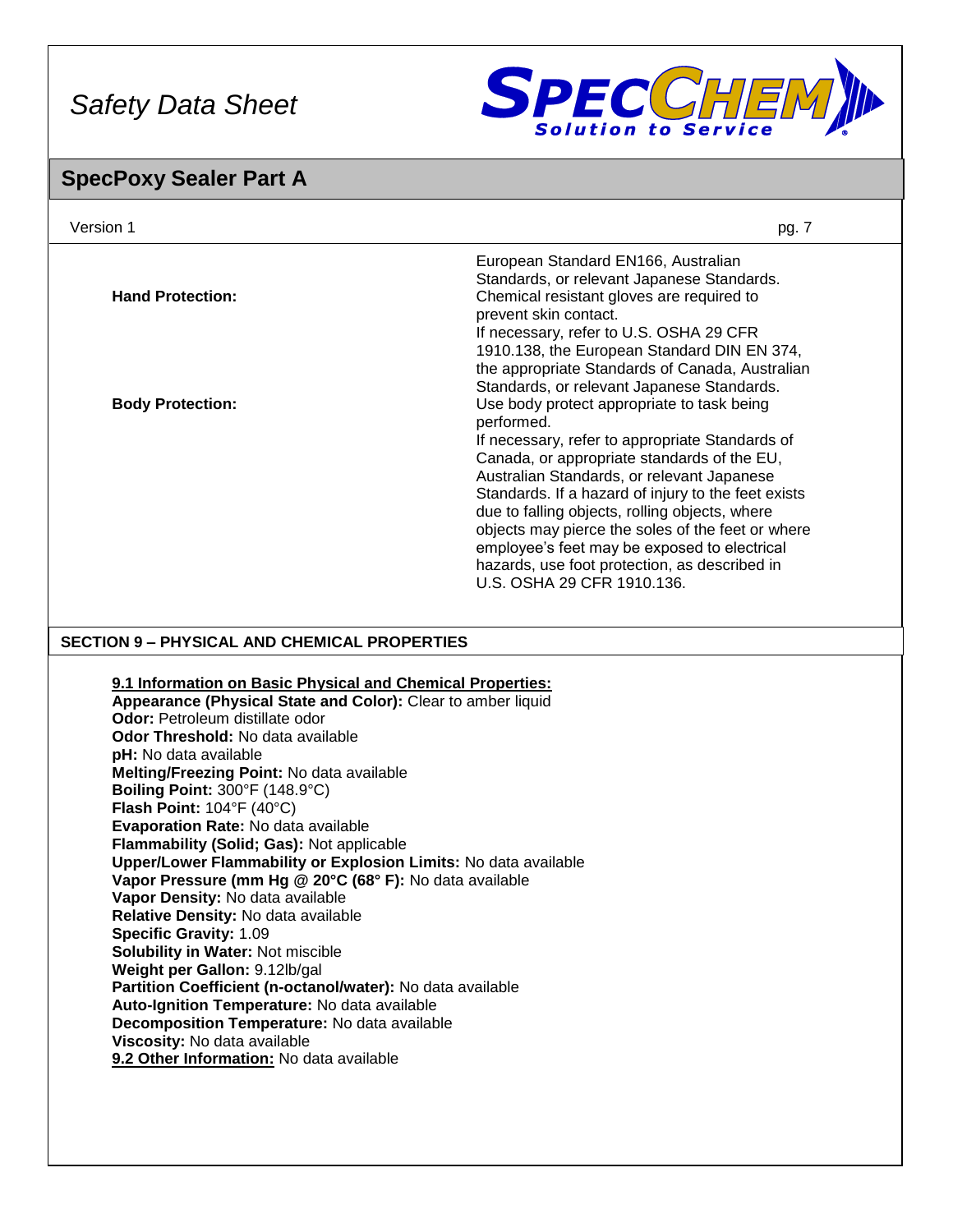

### **SpecPoxy Sealer Part A**

Version 1 pg. 8

### **SECTION 10 – STABILITY AND REACTIVITY**

| <b>10.1 Reactivity:</b>                                  | This product is not reactive.                                                                  |
|----------------------------------------------------------|------------------------------------------------------------------------------------------------|
| 10.2 Stability:                                          | Stable under conditions of normal storage and use.                                             |
| 10.3 Possibility of Hazardous Reactions: Will not occur. |                                                                                                |
| <b>10.4 Conditions to Avoid:</b>                         | Heat, open flame or other sources of ignition.                                                 |
| 10.5 Incompatible Substances:                            | Strong oxidizing agents.                                                                       |
|                                                          | 10.6 Hazardous Decomposition Products: Carbon monoxide, Carbon dioxide and other decomposition |

products can occur during combustion if not use according to specifications.

### **SECTION 11 – TOXICOLOGY INFORMATION**

#### **11.1 Information on Toxicological Effects: Toxicity Data:**

|                                                     |            | LD50 Rat - Oral       | 1,620 mg/kg                     |
|-----------------------------------------------------|------------|-----------------------|---------------------------------|
| Benzyl Alcohol                                      | 100-51-6   | LD50 Rabbit - Dermal  | 2,000 mg/kg                     |
|                                                     |            | LC50 Rat              | $>5,000$ mg/m <sup>3</sup> (4h) |
| <b>Bisphenol A Diglycidyl</b><br><b>Ether Resin</b> | 25068-38-6 | LD50 Oral - Rat       | 13,600 mg/kg                    |
|                                                     | 64742-95-6 | LD50 Dermal - Rabbit  | >2000 mg/kg                     |
| Aromatic Hydrocarbon                                |            | LC50 Inhalation - Rat | 10,00 mg/mg <sup>3</sup>        |

**Suspected Cancer Agent:** Ingredients within this product are not found on one or more of

|                                      | the following lists: FEDERAL OSHA Z LIST, NTP, IARC, or<br>CAL/OSHA and therefore are not considered to be cancer- |
|--------------------------------------|--------------------------------------------------------------------------------------------------------------------|
|                                      | causing agents by these agencies.                                                                                  |
| Irritancy:                           | Skin, eye irritant.                                                                                                |
| <b>Sensitization to the Product:</b> | This product is expected to cause skin sensitization.                                                              |
| <b>Germ Cell Mutagenicity:</b>       | This product contains ingredients that are suspected to be a<br>germ cell mutagenic.                               |
| <b>Reproductive Toxicity:</b>        | No data available.                                                                                                 |

### **SECTION 12 – ECOLOGICAL INFORMATION**

#### **12.1 Toxicity:**

|                               | $100 - 51 - 6$ | LC50 Fish                | $46.41$ mg/l $-96h$              |
|-------------------------------|----------------|--------------------------|----------------------------------|
| Benzyl Alcohol                |                | EC50 Water Flea, Daphina | $400 \text{ mg/l} - 48h$         |
| <b>Bisphenol A Diglycidyl</b> | 25068-38-6     | LC50 - Rainbow Trout     | $<$ 10 mg/l – 96h                |
| <b>Ether Resin</b>            |                | EC50 – Algae             | $<$ 10 mg/l – 96h                |
|                               | 64742-95-6     | $LC50 - Fish$            | $9.2 \text{ mg/l} - 96 \text{h}$ |
| Aromatic Hydrocarbon          |                | EC50 - Algae             | $3.3 \text{ mg/l}$               |

**12.2 Persistence and Degradability:** No specific data available on this product. **12.3 Bioaccumulative Potential:** No specific data available on this product. **12.4 Mobility in Soil:** No specific data available on this product.

**12.5 Results of PBT and vPvB Assessment:** No specific data available on this product. **12.6 Other Adverse Effects:** No data available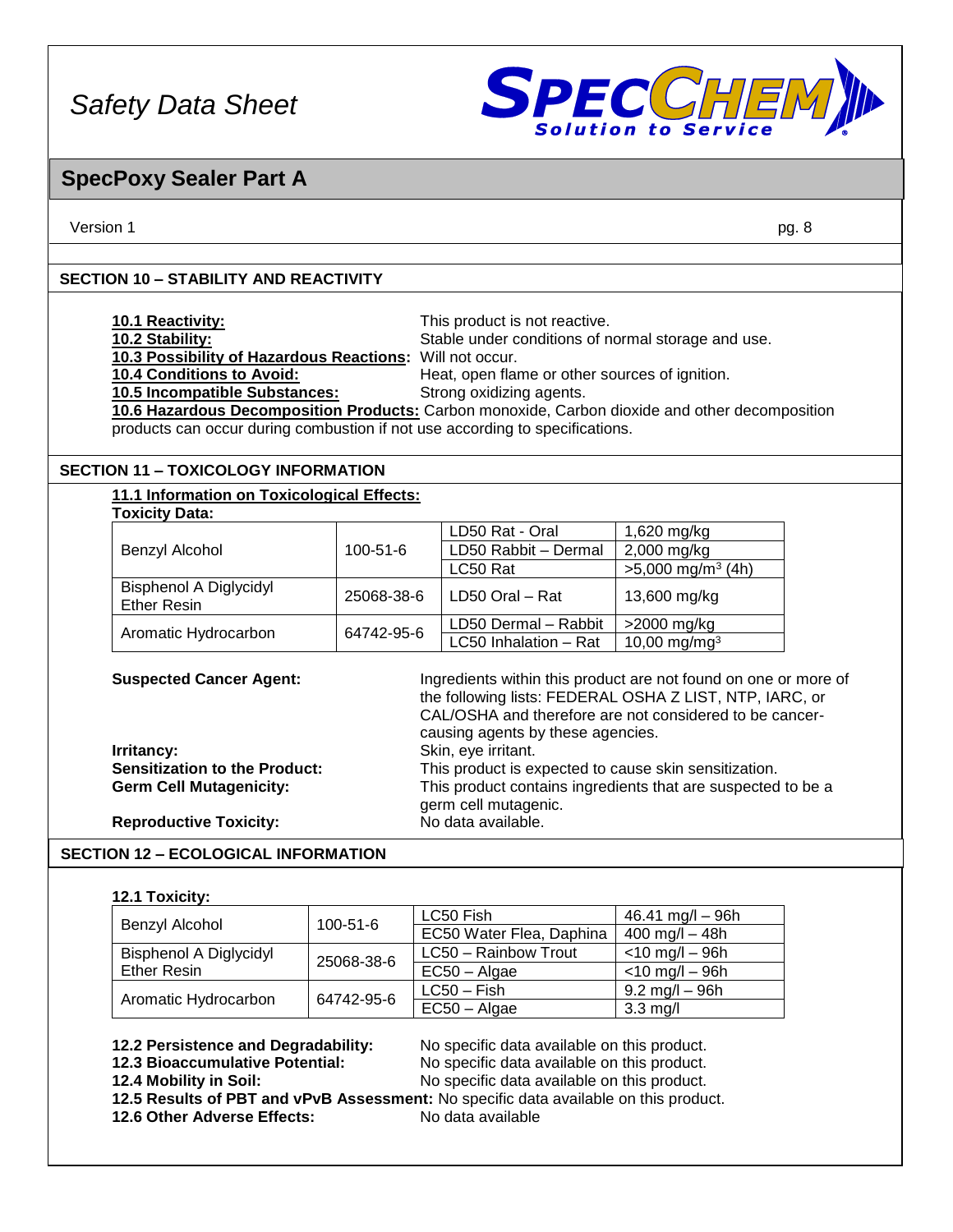

## **SpecPoxy Sealer Part A**

| Version 1                                                                       | pg. 9                                                                                                                                                                                                                                                                         |
|---------------------------------------------------------------------------------|-------------------------------------------------------------------------------------------------------------------------------------------------------------------------------------------------------------------------------------------------------------------------------|
| 12.7 Water Endangerment Class:                                                  | At present, there are no ecotoxicological assessments<br>for this product.                                                                                                                                                                                                    |
|                                                                                 |                                                                                                                                                                                                                                                                               |
| <b>SECTION 13 - DISPOSAL CONSIDERATIONS</b>                                     |                                                                                                                                                                                                                                                                               |
|                                                                                 |                                                                                                                                                                                                                                                                               |
| <b>13.1 Waste Treatment Methods:</b>                                            | Waste disposal must be in accordance with<br>appropriate U.S. Federal, State, and local<br>regulations, those of Australia, EU Member                                                                                                                                         |
|                                                                                 | States and Japan.<br>Not determined                                                                                                                                                                                                                                           |
| 13.2 EU Waste Code:                                                             |                                                                                                                                                                                                                                                                               |
|                                                                                 |                                                                                                                                                                                                                                                                               |
| <b>SECTION 14 - TRANSPORTATION INFORMATION</b>                                  |                                                                                                                                                                                                                                                                               |
| 14.1 U.S. Department of Transportation (DOT) Shipping Regulations:              |                                                                                                                                                                                                                                                                               |
|                                                                                 | This product is classified (per 49 CFR 172.101) by the U.S. Department of Transportation, as follows.                                                                                                                                                                         |
| <b>UN Identification Number:</b>                                                | <b>UN1993</b>                                                                                                                                                                                                                                                                 |
| <b>Proper Shipping Name:</b>                                                    | Combustible Liquid, n.o.s. (contains Aromatic                                                                                                                                                                                                                                 |
|                                                                                 | Hydrocarbon)                                                                                                                                                                                                                                                                  |
| <b>Hazard Class Number and Description:</b>                                     | Class 3 - Combustible Liquid                                                                                                                                                                                                                                                  |
| <b>Packing Group:</b>                                                           | Ш                                                                                                                                                                                                                                                                             |
| <b>DOT Label(s) Required:</b><br><b>North American Emergency Response</b>       | Combustible                                                                                                                                                                                                                                                                   |
| <b>Guidebook Number:</b>                                                        | 128                                                                                                                                                                                                                                                                           |
| <b>14.2 Environmental Hazards:</b>                                              |                                                                                                                                                                                                                                                                               |
| <b>Marine Pollutant:</b>                                                        | The components of this product are designated by the                                                                                                                                                                                                                          |
|                                                                                 | Department of Transportation to be Marine Pollutants<br>(49 CFR 172.101, Appendix B).                                                                                                                                                                                         |
| 14.3 Special Precaution for User:                                               | None                                                                                                                                                                                                                                                                          |
| 14.4 International Air Transport Association                                    |                                                                                                                                                                                                                                                                               |
| <b>Shipping Information (IATA):</b><br>14.5 International Maritime Organization | This product is considered as dangerous goods.                                                                                                                                                                                                                                |
| <b>Shipping Information (IMO):</b>                                              |                                                                                                                                                                                                                                                                               |
| <b>UN Identification Number:</b>                                                | <b>UN1993</b>                                                                                                                                                                                                                                                                 |
| <b>Proper Shipping Name:</b>                                                    | Flammable Liquid, n.o.s. (contains Aromatic                                                                                                                                                                                                                                   |
|                                                                                 | Hydrocarbon)                                                                                                                                                                                                                                                                  |
| <b>Hazard Class Number and Description:</b><br><b>Packing Group:</b>            | Class 3 - Flammable Liquid<br>Ш                                                                                                                                                                                                                                               |
| <b>EMS-No:</b>                                                                  | F-E-S-E                                                                                                                                                                                                                                                                       |
|                                                                                 |                                                                                                                                                                                                                                                                               |
| <b>Special Notes:</b>                                                           | The flash point for this material is greater than 100 F<br>(38 C). Therefore, in accordance with 49 CFR<br>173.150(f) non-bulk containers (<450L or <119 gallon<br>capacity) of this material may be shipped as non-<br>regulated when transported solely by land, as long as |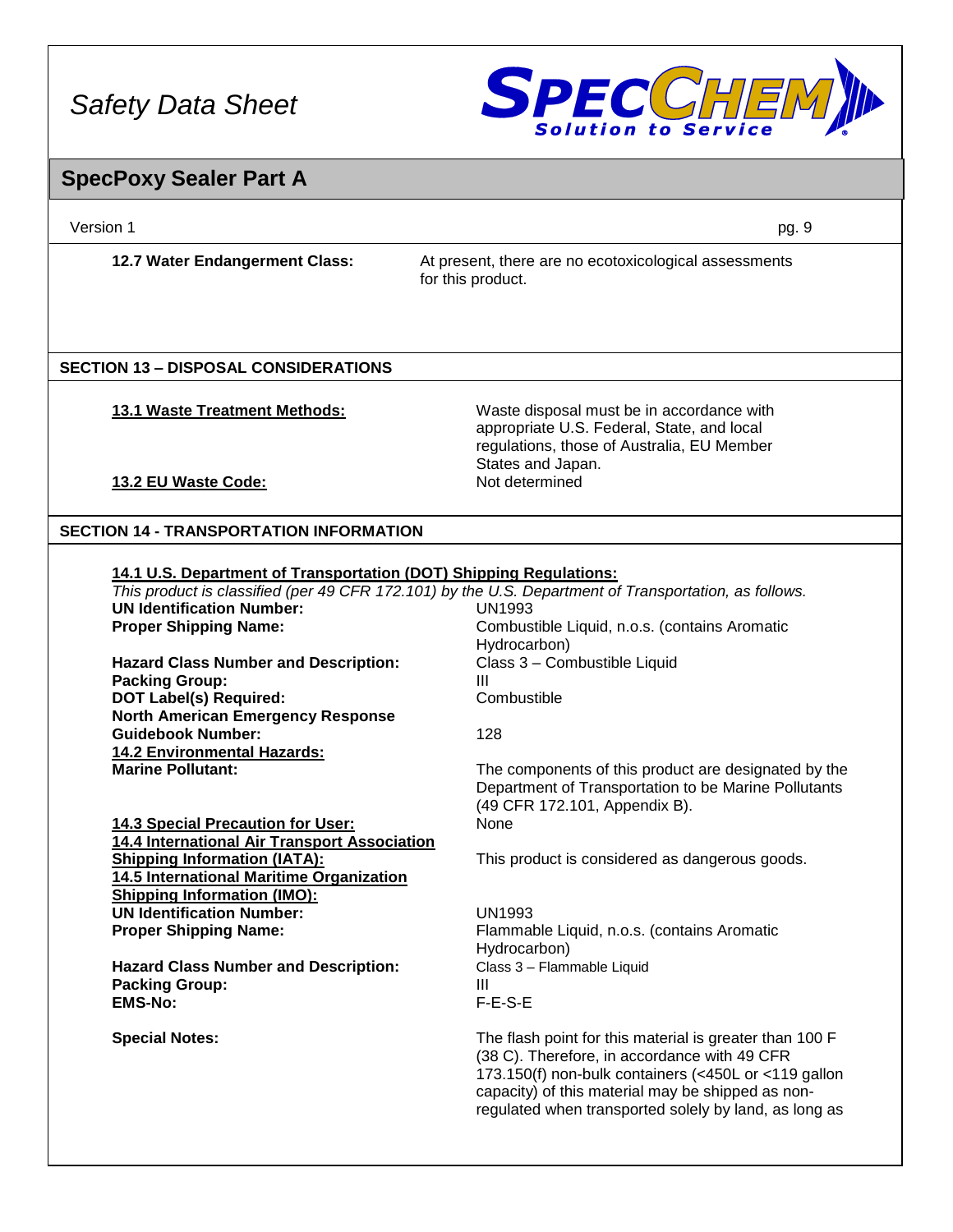

### **SpecPoxy Sealer Part A**

Version 1 pg. 10

the material is not a hazardous waste, a marine pollutant, or specifically listed as a hazardous substance.

### **SECTION 15 – REGULATORY INFORMATION**

#### **15.1 Safety, Health and Environmental Regulations Specific for the Substance or Mixture:** United States Regulations: **U.S. SARA Reporting Requirements:**

The components of this product are subject to the reporting requirements of Sections 302, 304, and 313 of Title III of the Superfund Amendments and Reauthorization Act.

#### **U.S. SARA 311/312:**

Acute Health: Yes; Chronic Health: Yes; Fire: Yes; Reactivity; No

**U.S. CERCLA Reportable Quantity:**

Not Applicable

**U.S. TSCA Inventory Status:**

The components of this product are listed on the TSCA Inventory or are exempted from listing.

**Other U.S. Federal Regulations:**

None known

**California Safe Drinking Water and Toxic Enforcement Act (Proposition 66):**

This product does not contain ingredients on the Proposition 65 Lists.

### **15.2 Canadian Regulations:**

#### **Canadian DSL/NDSL Inventory Status:**

Components are DSL Listed, NDSL Listed and/or are exempt from listing

**Other Canadian Regulations:**

Not applicable

#### **Canadian Environmental Protection Act (CEPA) Priorities Substances Lists:**

This product has been classified in accordance with the hazard criteria of the Controlled Products Regulations and the MSDS contains all of the information required by those regulations.

#### **Canadian WHMIS Classification and Symbols:**

This product is Class B2, Flammable Liquid, and D2B, Materials causing other toxic effects, per WHMIS Controlled Product Regulations.



### **15.3 European Economic Community Information:**

This product meets the definition of a hazardous substance or preparation as defined by the European Union Council Directives 67/548/EEC, 1999/45/EC, 1272/2008/EC and subsequent Directives. See Section 2 for Details.

#### **Chemical Safety Assessment:**

No Chemical Safety Assessment has been carried out for this substance/mixture by the supplier.

#### **15.4 Australian Information for Product:**

Components of this product are listed on the International Chemical Inventory list. **15.5 Japanese Information for Product:**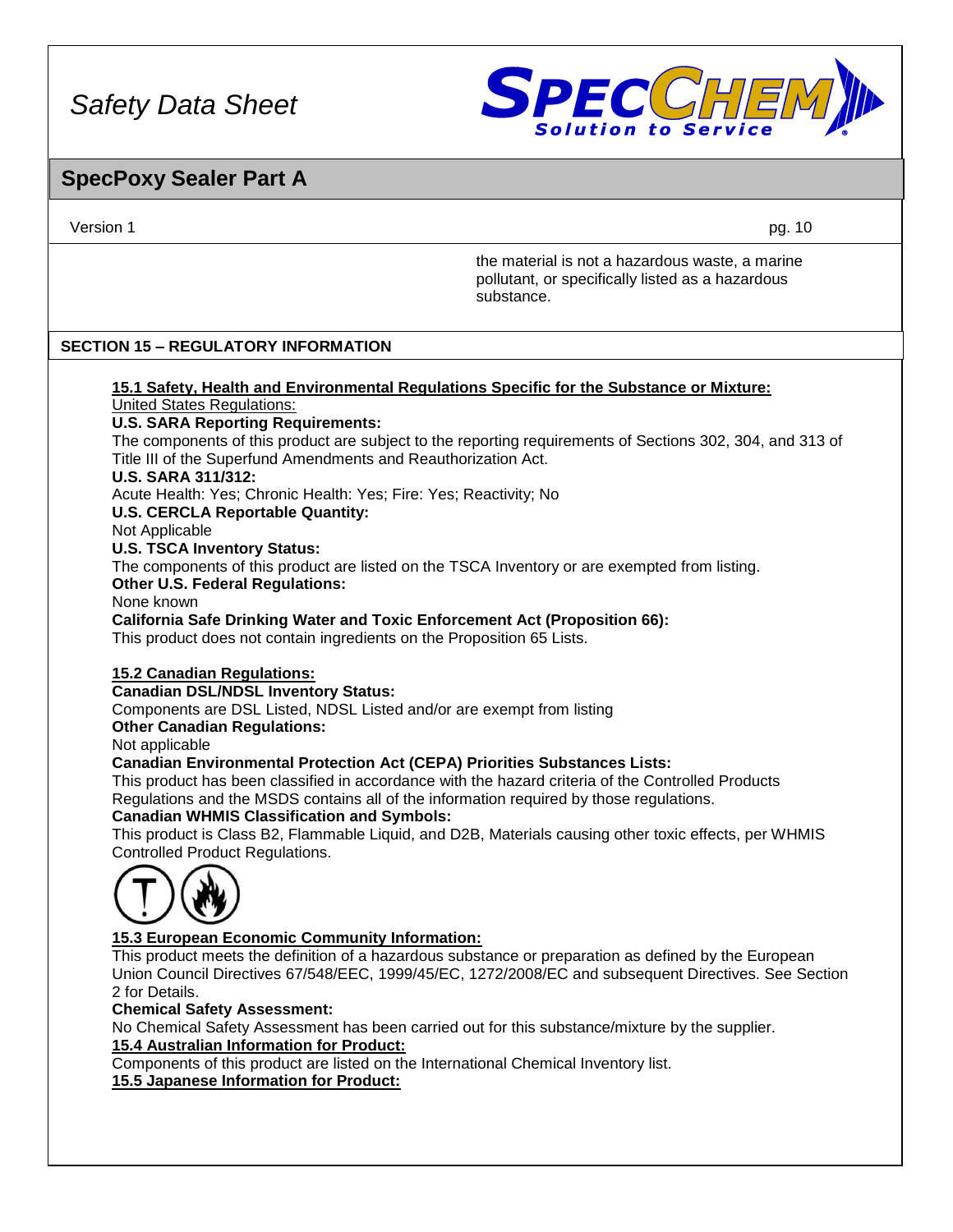

### **SpecPoxy Sealer Part A**

Version 1 pg. 11

Japanese Minister of International Trade and Industry (MITI) Status: The components of this product are not listed as Class I specified Chemical Substances, Class II Specified Chemical Substances, or Designated Chemical Substances by the Japanese MITI. **15.6 International Chemical Inventories:**

Listing of the components on individual country Chemical Inventories is as follows: Australian Inventory of Chemical Substances (AICS): Listed Korean Existing Chemicals List (ECL): Listed Japanese Existing National Inventory of Chemical Substances (ENCS): Listed Philippines Inventory if Chemicals and Chemical Substances (PICCS): Listed U.S. TSCA: Listed

### **SECTION 16 – OTHER INFORMATION**

Date of Printing: July 1, 2018

The information contained herein is believed to be accurate but is not warranted to be so. Data and calculations are based on information furnished by the manufacturer of the product and manufacturers of the components of the product. Users are advised to confirm in advance of the need that information is current, applicable and suited to the circumstances of use. This safety sheet cannot cover all possible situations which the user may experience during processing. Each aspect of your operation should be examined to determine if, or where, additional precautions may be necessary. All health and safety information contained in this bulletin should be provided to your employees or customers. SpecChem assumes no responsibility for injury to vendee or third party person proximately caused by the material if reasonable safety procedures are not adhered to as stipulated in the data sheet. Furthermore, SpecChem assumes no responsibility for injury caused by abnormal use of this material even if reasonable safety procedures are followed. Compliance with all applicable federal, state, and local laws and local regulations remains the responsibility of the user.

### **END OF SDS SHEET**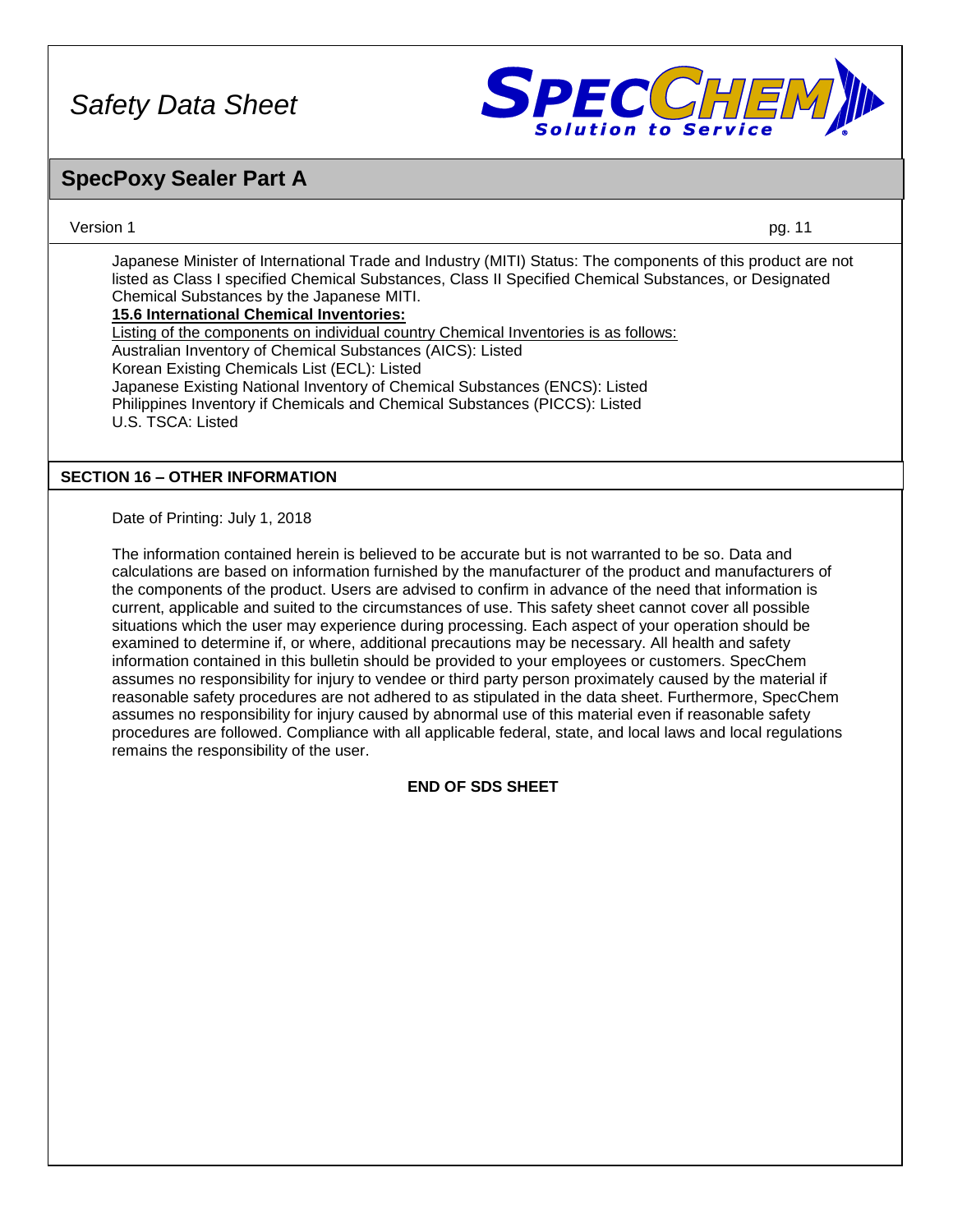

### **SpecPoxy Sealer Part B**

Version 1 pg. 1

### **SECTION 1 – PRODUCT AND COMPANY IDENTIFICATION**

| 1.1 Trade Name (as labeled):              | SpecPoxy Sealer Part B        |
|-------------------------------------------|-------------------------------|
| Synonyms:                                 | N/A                           |
| CAS No:                                   | Mixture                       |
| 1.2 Product Use:                          | <b>Epoxy Sealer</b>           |
| 1.3 Company Name:                         | <b>SpecChem</b>               |
| Company Address:                          | 1511 Baltimore Ave; Suite 600 |
| Company Address Cont:                     | Kansas City, MO 64108         |
| <b>Business Phone:</b>                    | $(816)$ 968-5600              |
| Website:                                  | www.specchemllc.com           |
| 1.4 Emergency Telephone Number:           | Chemtrec: (800) 424-9300      |
| Date of Last Revision:                    | August 15, 2016               |
| Date of Current Revision:                 | July 1, 2018                  |
| <b>SECTION 2 – HAZARDS IDENTIFICATION</b> |                               |

**EMERGENCY OVERVIEW:** This product is a clear to amber colored liquid with a petroleum distillate odor.

Health Hazards: Corrosive: May cause skin, eye, and respiratory system irritation. May be an aspiration hazard. Inhalation may cause drowsiness or dizziness. Flammability Hazards: This product is a flammable liquid.

Reactivity Hazards: None.

Environmental Hazards: The environmental effects of this product have not been investigated, however release may cause long term adverse environmental effects.

**US DOT Symbols:**

**EU and GHS Symbols:** 

Signal Word: Danger

#### **2.1 EU Labeling and Classification:**

This product meets the definition of a hazardous substance or preparation as defined by the European Union Council Directives 67/548/EEC, 1999/45/EC, 1272/2008/EC and subsequent Directives.

**EU HAZARD CLASSIFICATION OF INGREDIENTS PER DIRECTIVE 1272/2008/EC: Index Number:**

275-162-0 is not listed in Annex VI 265-199-0 is listed in Annex VI 649-356-00-4 202-013-9 is listed in Annex VI 603-069-00-0 273-201-6 is not listed in Annex VI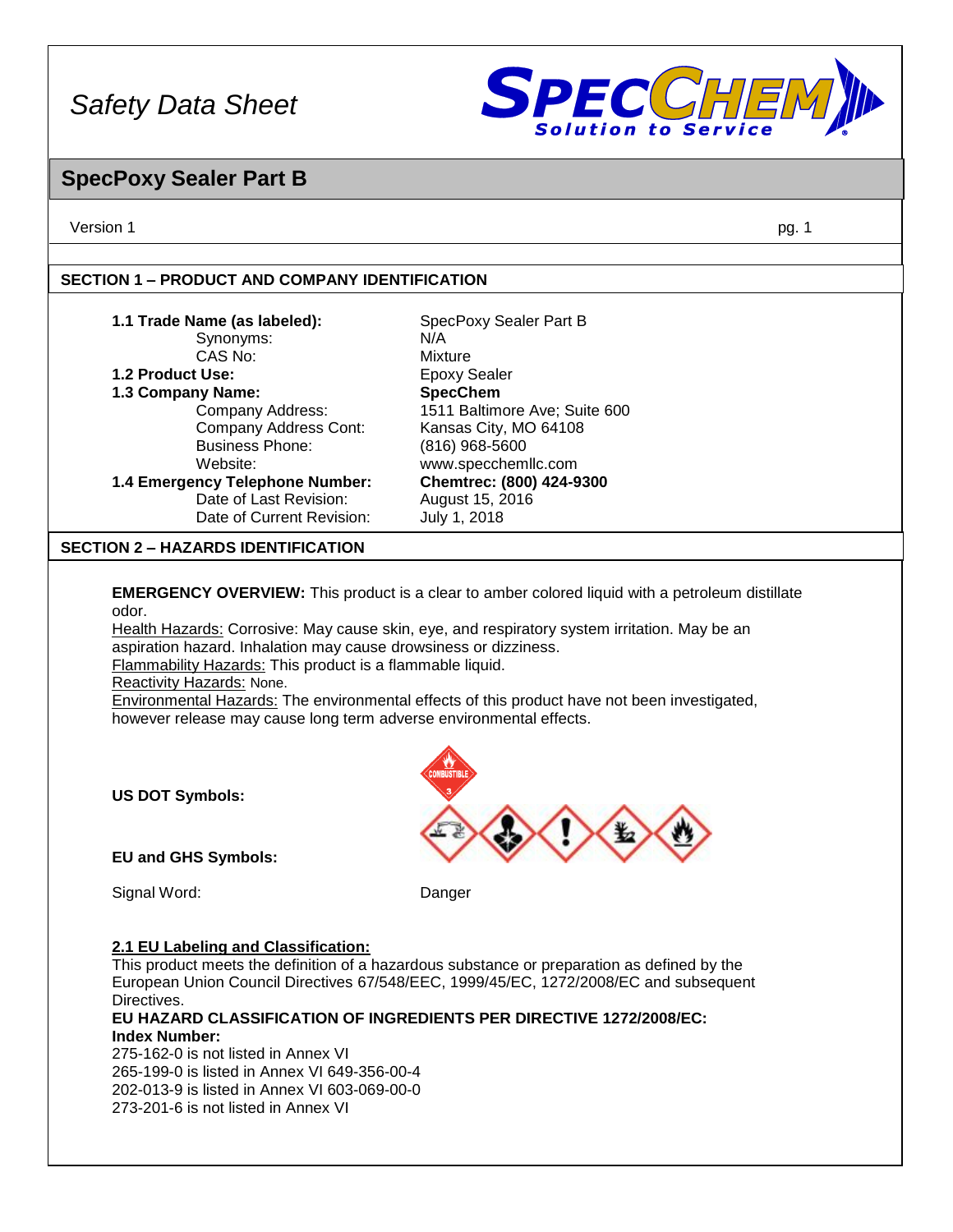

### Version 1 pg. 2 **SpecPoxy Sealer Part B** CAS # 68605-86-7 is not listed in Annex VI CAS # 68512-79-8 is not listed in Annex VI Substances not listed either individually or in group entries must be self classified. **Components Contributing to Classification:** All ingredients **2.2 Label Elements: GHS Hazard Classifications:** Skin Corrosion Category 1B Respiratory Sensitization Category 1 Skin Sensitization Category 1 Acute Toxicity Category 4 (Dermal) Oral and Inhalation Category 4 Germ Cell Mutagenicity Category 1 Chronic Aquatic Toxicity Category 2 Flammable Liquid Category 3 Carcinogenicity Category 1B STOT – SE Category 3 (Respiratory System, Central Nervous System) Aspiration Toxicity Category 1 **Hazard Statements:** H314 Causes severe skin burns and eye damage H334 May cause allergy or asthma symptoms or breathing difficulties if inhaled. H317 May cause an allergic skin reaction H341 Suspected of causing genetic defects H411 Toxic to aquatic life with long lasting effects H226 Flammable liquid and vapor H350 May cause cancer H335 May cause respiratory irritation H304 May be fatal if swallowed and enters airways H311 Toxic in contact with skin **Precautionary Statements:**  P280 Wear protective gloves/eye protection/face protection. P264 Wash thoroughly after handling. P201 Obtain special instructions before use. P202 Do not handle until all safety precautions have been read and understood. P260 Do not breathe dust or mists. P272 Contaminated clothing should not be allowed out of the workplace. P273 Avoid release to the environment. P210 Keep away from heat/sparks/open flames/hot surfaces. No smoking. P233 Keep container tightly closed. P240 Ground/Bond container and receiving equipment.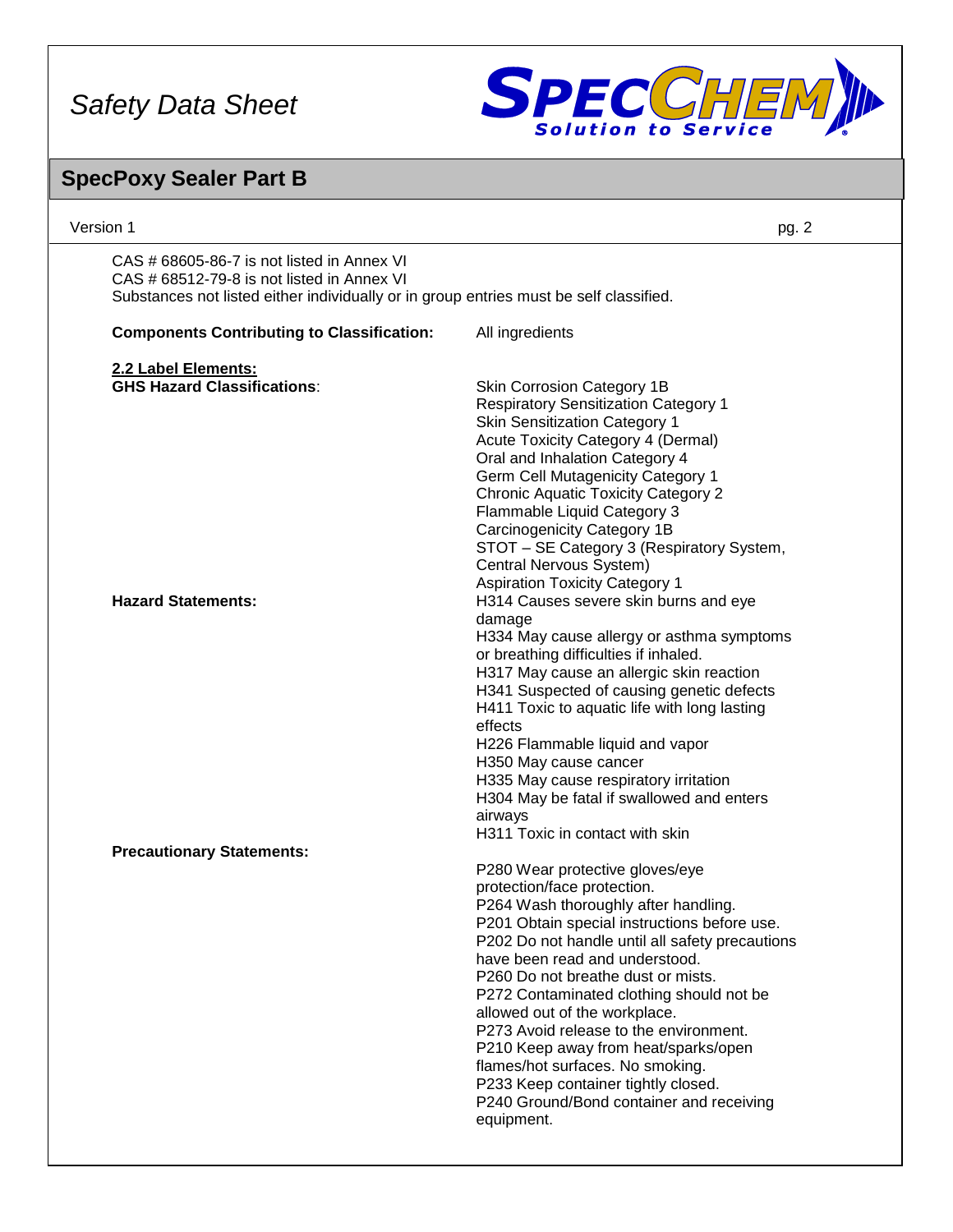

### **SpecPoxy Sealer Part B**

| Version 1                                  | pg. 3                                                                                                       |
|--------------------------------------------|-------------------------------------------------------------------------------------------------------------|
|                                            | P241 Use explosion-proof<br>electrical/ventilating/lighting equipment.                                      |
|                                            | P242 Use only non-sparking tools.<br>P243 Take precautionary measures against                               |
|                                            | static discharge.                                                                                           |
| <b>Response Statements:</b>                | P301+P330+P331 IF SWALLOWED: Rinse                                                                          |
|                                            | mouth. Do NOT induce vomiting.                                                                              |
|                                            | P302+P352 IF ON SKIN: Wash with plenty of                                                                   |
|                                            | water.                                                                                                      |
|                                            | P305+P351+P338 IF IN EYES: Rinse                                                                            |
|                                            | cautiously with water for several minutes.                                                                  |
|                                            | Remove contact lenses, if present and easy to                                                               |
|                                            | do. Continue rinsing.                                                                                       |
|                                            | P333+P313 If skin irritation or rash occurs: Get                                                            |
|                                            | medical advice/attention.                                                                                   |
|                                            | P332+P313 If skin irritation occurs: Get medical                                                            |
|                                            | advice/attention.                                                                                           |
|                                            | P362+P364 Take off contaminated clothing and                                                                |
|                                            | wash it before reuse.                                                                                       |
|                                            | P304+P340 IF INHALED: Remove person to                                                                      |
|                                            | fresh air and keep comfortable for breathing.                                                               |
|                                            | P308+P313 IF exposed or concerned: Get<br>medical advice/attention.                                         |
|                                            |                                                                                                             |
|                                            | P310 Immediately call a POISON<br>CENTER/doctor.                                                            |
|                                            | P312 Call a POISON CENTER/doctor if you                                                                     |
|                                            | feel unwell.                                                                                                |
|                                            | P303+P361+P353 IF ON SKIN (or hair): Take                                                                   |
|                                            | off immediately all contaminated clothing. Rinse                                                            |
|                                            | skin with water/shower.                                                                                     |
|                                            | P370+P378 In case of fire: Use dry sand, dry                                                                |
|                                            | chemical or alcohol resistant foam for                                                                      |
|                                            | extinction.                                                                                                 |
|                                            | P391 Collect spillage.                                                                                      |
|                                            | P363 Wash contaminated clothing before                                                                      |
|                                            | reuse.                                                                                                      |
|                                            | P361+P364 Take off immediately all                                                                          |
|                                            | contaminated clothing and wash it before reuse.                                                             |
| <b>Storage Statements:</b>                 | P405 Store locked up.                                                                                       |
|                                            | P403+P235 Store in well-ventilated place. Keep                                                              |
|                                            | cool.                                                                                                       |
| <b>Disposal Statements:</b>                | P501 Dispose of contents/container in accordance<br>with local/regional/national/international regulations. |
| 2.3 Health Hazards or Risks From Exposure: |                                                                                                             |
|                                            |                                                                                                             |

#### **Symptoms of Overexposure by Route of Exposure:**

The most significant routes of overexposure for this product are by contact with skin or eyes. The symptoms of overexposure are described in the following paragraphs.

#### **Acute:**

Inhalation: May cause respiratory tract irritation. May cause headaches, drowsiness, or dizziness.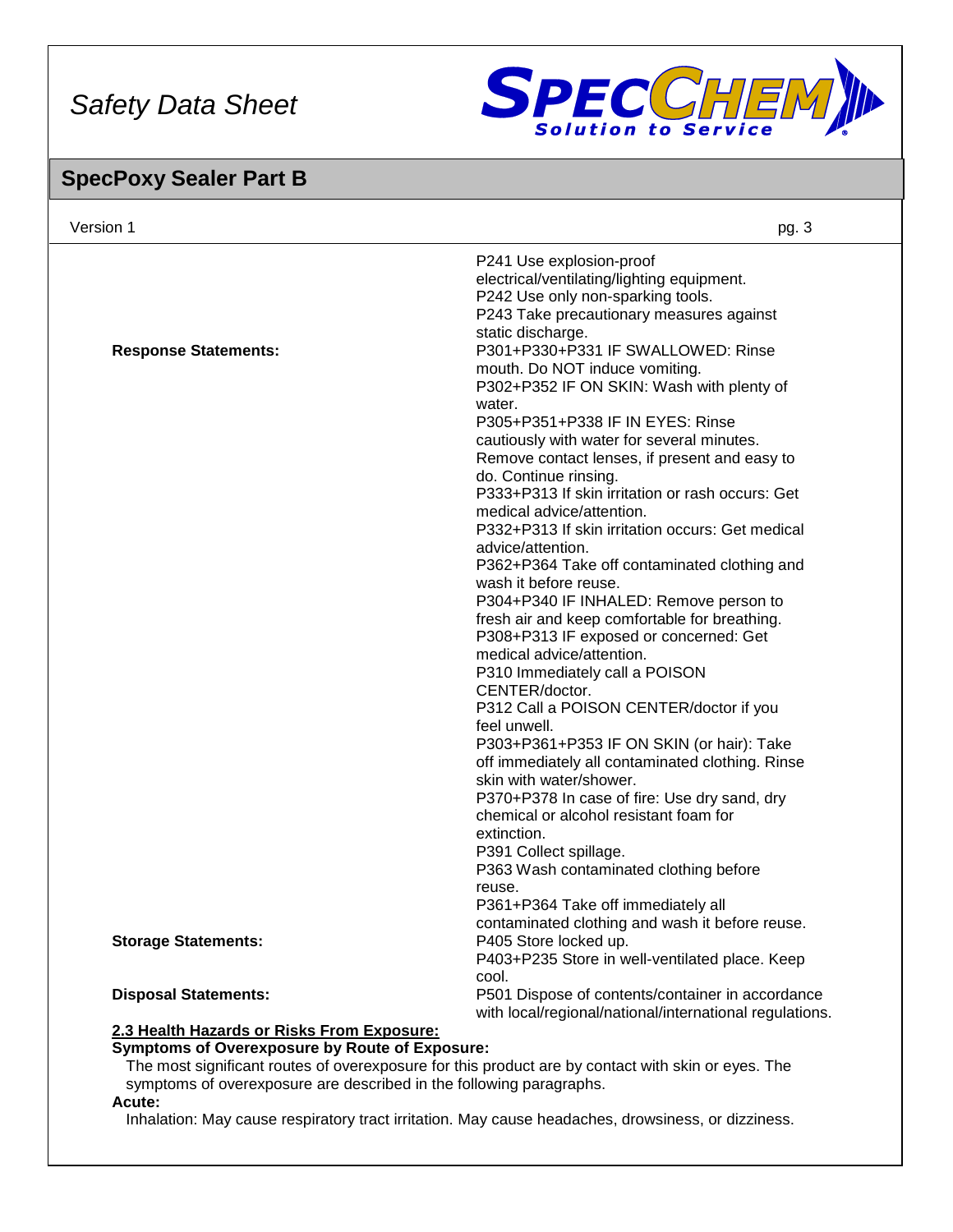

### **SpecPoxy Sealer Part B**

### Version 1 pg. 4

Skin Contact: Corrosive: May cause moderate irritation to skin. Repeated exposure may cause skin dryness or cracking.

Eye Contact: Corrosive: Vapors and direct contact to the eyes may be irritating.

Ingestion: May cause lung damage if aspirated.

**Chronic:** Repeated exposure may cause skin dryness or cracking.

#### **Target Organs:**

Acute: Skin, Eyes, and Respiratory System Chronic: Skin.

### **SECTION 3 – COMPOSITION / INFORMATION ON INGREDIENTS**

| <b>Hazardous Ingredients</b>                                                  | WT%          | CAS No.        | <b>EINECS No.</b> | <b>Hazard Classification</b>                                                                                                                                                                          |
|-------------------------------------------------------------------------------|--------------|----------------|-------------------|-------------------------------------------------------------------------------------------------------------------------------------------------------------------------------------------------------|
| Aromatic Hydrocarbon                                                          | 25-35%       | 64742-95-6     | 265-199-0         | Flam. Liq. 3; Skin Irrit. 2; Carc. 1B, Muta. 1B;<br>STOT SE 3; ASP. Tox. 1, Aquatic Chronic 2                                                                                                         |
| Amine, polyethylenepoly                                                       | $< 10 - 15%$ | 68131-73-7     | 268-626-9         | Acute Tox. 4 (Oral, dermal), Skin Corr. 1, Skin<br>Sens. 1, Eye Dam. 1,<br>Aquatic Acute / Chronic 1                                                                                                  |
| 1,2-Ethanediamine,<br>N1-(2-aminoethyl)-N2-[2-<br>[(2-aminoethyl)amino]ethyl] | $<$ 3-10%    | $112 - 57 - 2$ | 203-986-2         | Acute Tox. 4 (Oral, Dermal); Skin Corr. 1B;<br>Eye Dam. $1$ ;<br>Resp. Sens. 1; Aquatic Acute 2; Aquatic<br>Chronic 2;                                                                                |
| 1,2-Ethanediamine, N1, N2-bis<br>(2-aminoethyl)                               | $< 1\%$      | $112 - 24 - 3$ | 203-950-6         | Acute Tox. 3 (Dermal); Skin Corr. 1B; Eye<br>Dam. 1; Skin Sens. 1; Aquatic Acute 3; Aquation<br>Chronic 3:                                                                                            |
| Benzyl Alcohol                                                                | < 70%        | 100-51-6       | 202-859-9         | Acute Tox. 4 (Oral, Inhalation); Eye Irrit. 2A;<br>Aquatic Acute 2:<br>Relation of other ingradiante are non-bazardous or loss than 1% in concentration (or 0.1% for carsinogens, reproductive toxing |

Balance of other ingredients are non-hazardous or less than 1% in concentration (or 0.1% for carcinogens, reproductive toxins, or respiratory sensitizers).

### **SECTION 4 – FIRST AID MEASURES**

### **4.1 Description of First Aid Measures:**

| <b>Eye Contact:</b>  | If product enters the eyes, flush with plenty of water or eye wash<br>solution for several minutes. Remove contacts if present and easy to<br>do. Seek medical attention if irritation persists.                       |
|----------------------|------------------------------------------------------------------------------------------------------------------------------------------------------------------------------------------------------------------------|
| <b>Skin Contact:</b> | Wash skin thoroughly with soap and water after handling. Seek medical<br>attention if irritation develops and persists.                                                                                                |
| Inhalation:          | If breathing becomes difficult, remove victim to fresh air. If necessary,<br>use artificial respiration to support vital functions. Seek medical<br>attention.                                                         |
| Ingestion:           | If product is swallowed, call physician or poison center immediately. If<br>professional advice is not available, do not induce vomiting. Never<br>induce vomiting or give dilutents (milk or water) to someone who is |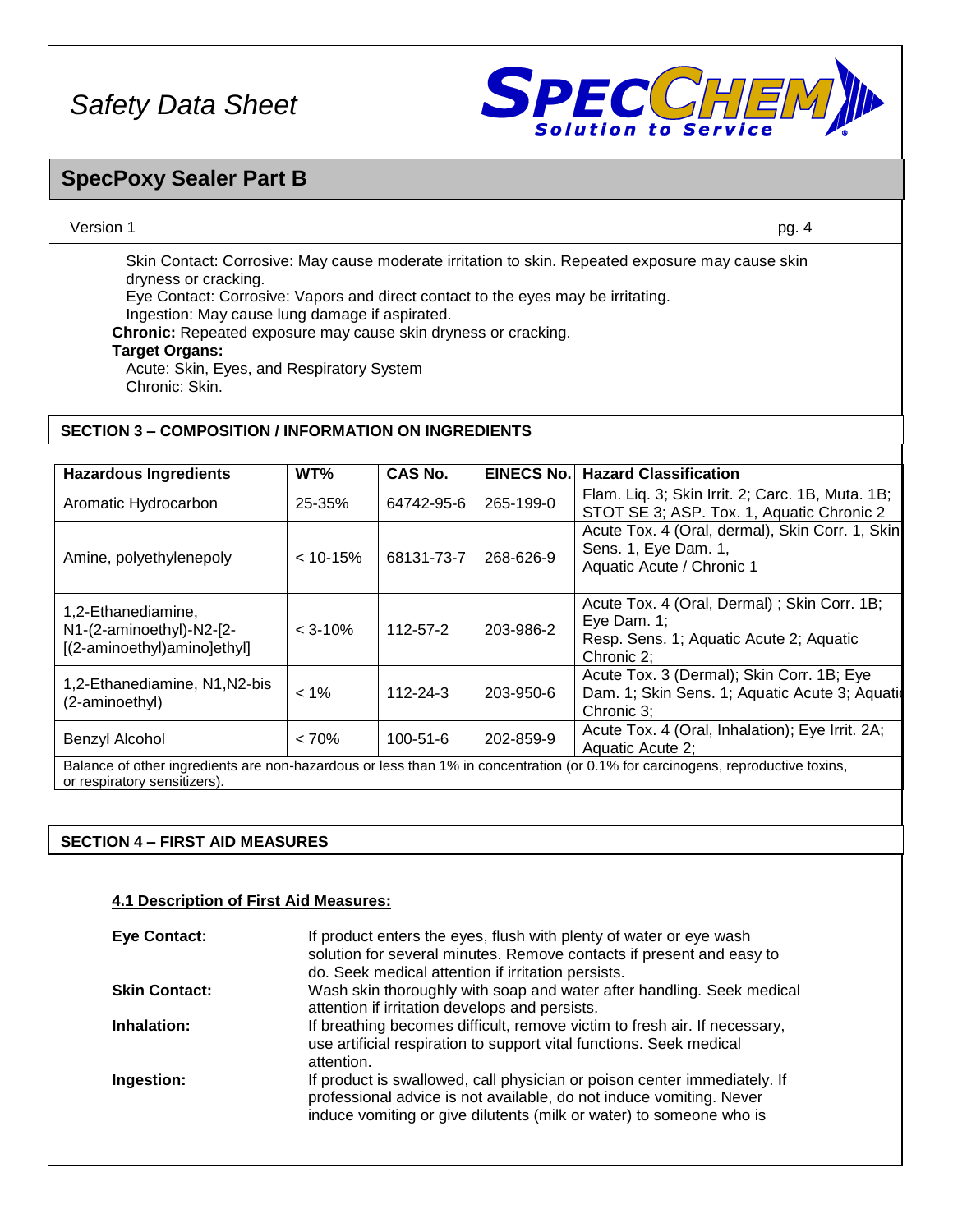

| <b>SpecPoxy Sealer Part B</b>                                                                           |                                                                                                                          |                                                                                                                                                                                            |  |
|---------------------------------------------------------------------------------------------------------|--------------------------------------------------------------------------------------------------------------------------|--------------------------------------------------------------------------------------------------------------------------------------------------------------------------------------------|--|
| Version 1                                                                                               |                                                                                                                          | pg. 5                                                                                                                                                                                      |  |
|                                                                                                         | professional.                                                                                                            | unconscious, having convulsions, or who cannot swallow. Seek medical<br>advice. Take a copy of the label and/or SDS with the victim to the health                                          |  |
| <b>Medical Conditions</b>                                                                               |                                                                                                                          |                                                                                                                                                                                            |  |
| <b>Generally Aggravated</b><br><b>By Exposure:</b>                                                      |                                                                                                                          | Pre-existing skin, respiratory system or eye problems may be                                                                                                                               |  |
|                                                                                                         | aggravated by prolonged contact.                                                                                         |                                                                                                                                                                                            |  |
|                                                                                                         | irritation.                                                                                                              | 4.2 Symptoms and Effects Both Acute and Delayed: Exposure to skin and eyes may cause                                                                                                       |  |
|                                                                                                         |                                                                                                                          | 4.3 Recommendations to Physicians: Treat symptoms and eliminate overexposure.                                                                                                              |  |
| <b>SECTION 5 - FIRE FIGHTING MEASURES</b>                                                               |                                                                                                                          |                                                                                                                                                                                            |  |
| 5.1 Fire Extinguishing Materials:                                                                       |                                                                                                                          |                                                                                                                                                                                            |  |
|                                                                                                         |                                                                                                                          |                                                                                                                                                                                            |  |
| Use the following fire extinguishing materials:                                                         |                                                                                                                          | <b>Water Spray: Yes</b><br>Foam: Yes                                                                                                                                                       |  |
|                                                                                                         |                                                                                                                          | Halon: Yes                                                                                                                                                                                 |  |
|                                                                                                         |                                                                                                                          | <b>Carbon Dioxide: Yes</b>                                                                                                                                                                 |  |
|                                                                                                         |                                                                                                                          | Dry Chemical: Yes<br>Other: Any "C" Class                                                                                                                                                  |  |
| 5.2 Unusual Fire and Explosion Hazards:<br>drains or water courses.                                     |                                                                                                                          | Irritating and toxic fumes may be produced at high temperatures. Use of water may result if<br>the formation of a toxic aqueous solution. Do not allow run-off from fire fighting to enter |  |
| <b>Explosive Sensitivity to Mechanical Impact:</b><br><b>Explosive Sensitivity to Static Discharge:</b> |                                                                                                                          | No<br>No.                                                                                                                                                                                  |  |
| 5.3 Special Fire-Fighting Procedures:                                                                   |                                                                                                                          |                                                                                                                                                                                            |  |
|                                                                                                         | Incipient fire responders should wear eye protection.                                                                    |                                                                                                                                                                                            |  |
|                                                                                                         | Structural firefighters must wear Self-Contained Breathing                                                               |                                                                                                                                                                                            |  |
| $\bullet$                                                                                               | Apparatus (SCBA) and full protective equipment.<br>Isolate materials not yet involved in the fire and protect personnel. |                                                                                                                                                                                            |  |
|                                                                                                         |                                                                                                                          | Move containers from fire area if this can be done without risk; otherwise, cool with carefully                                                                                            |  |
| applied water spray.                                                                                    |                                                                                                                          |                                                                                                                                                                                            |  |
| $\bullet$<br>environmentally sensitive areas.                                                           |                                                                                                                          | If possible, prevent run-off water from entering storm drains, bodies of water, or other                                                                                                   |  |
| <b>SECTION 6 - ACCIDENTAL RELEASE MEASURES (STEPS FOR SPILLS)</b>                                       |                                                                                                                          |                                                                                                                                                                                            |  |
|                                                                                                         |                                                                                                                          |                                                                                                                                                                                            |  |
| protection.                                                                                             |                                                                                                                          | 6.1 Personal Precautions, Protective Equipment and Emergency Procedures:<br>Use cautious judgment when cleaning up spill. Wear suitable protective clothing, gloves, and eye/face          |  |
| <b>6.2 Environmental Precautions:</b>                                                                   |                                                                                                                          | Construct a dike to prevent spreading. Keep out of sewers, storm drains, surface waters, and soils.                                                                                        |  |
|                                                                                                         |                                                                                                                          |                                                                                                                                                                                            |  |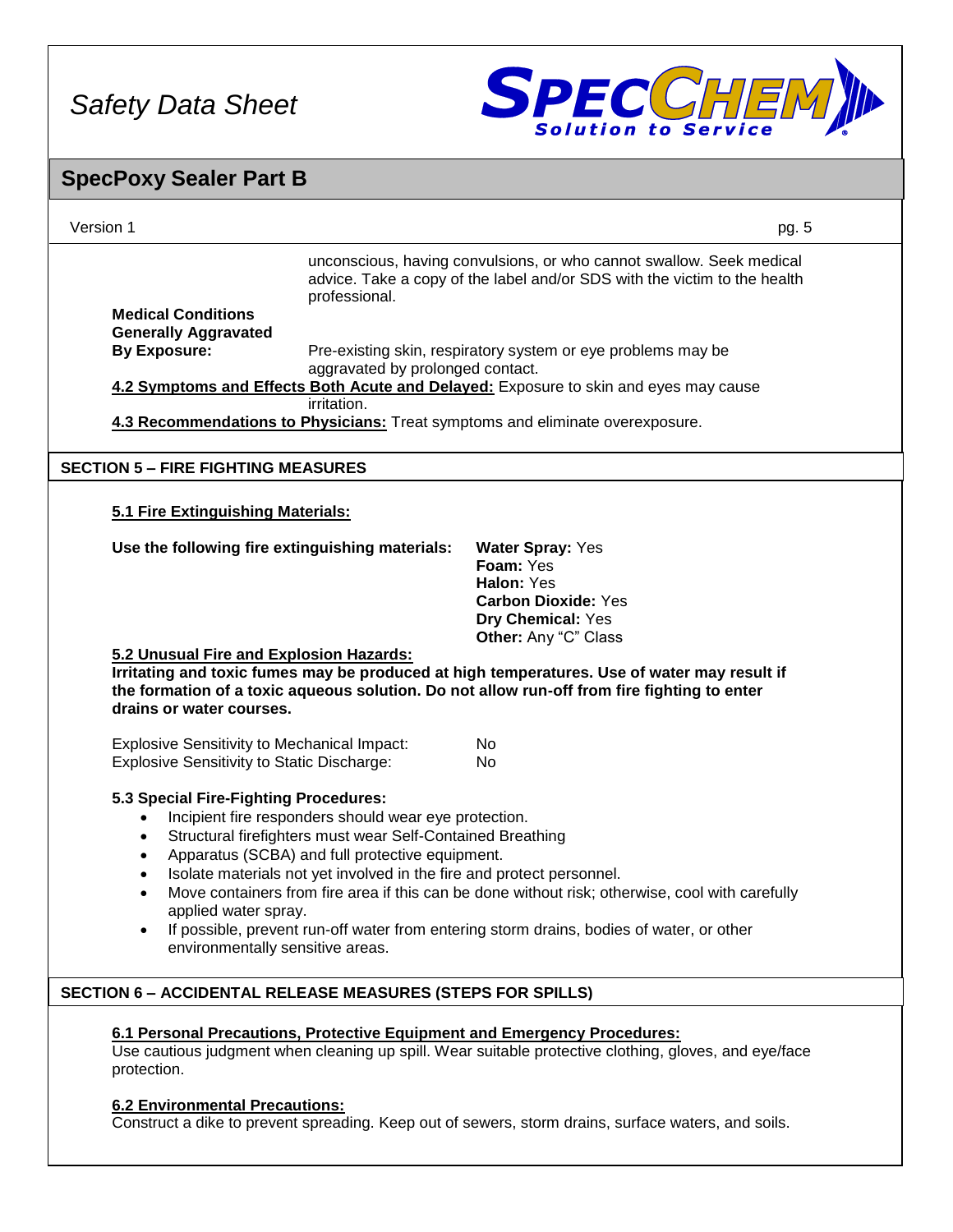

### **SpecPoxy Sealer Part B**

Version 1 pg. 6

### **6.3 Spill and Leak Response:**

#### **Small Spills:**

- Collect material via broom or mop. Place in tightly sealed containers for proper disposal.
- Approach spill areas with caution.
- If liquid was introduced, create a dike or trench to contain material.
- Soak up with absorbent material such as clay, sand or other suitable non-reactive material.

#### **Large Spills:**

- Place in leak-proof containers. Seal tightly for proper disposal.
- Dispose of in accordance with U.S. Federal, State, and local hazardous waste disposal regulations and those of Canada and its Provinces, those of Australia, Japan and EU Member States (see Section 13, Disposal Considerations).

### **SECTION 7 - HANDLING AND STORAGE**

### **7.1 Precautions for Safe Handling:**

To prevent eye contact under the foreseeable conditions of use, wear appropriate safety eyewear. When handling, do not eat, drink, or smoke. Wash thoroughly after handling. Do not handle or store near heat, sparks, or flame.

#### **7.2 Storage and Handling Practices:**

Keep away from incompatible materials. Keep container closed when not in use and store in well ventilated area.

### **7.3 Specific Uses:**

Epoxy Sealer.

### **SECTION 8 – EXPOSURE CONTROLS / PERSONAL PROTECTION**

### **8.1 Exposure Parameters:**

| Ingredients                                                                | <b>CAS No.</b> | <b>OSHA PEL</b> | <b>NIOSH PEL</b> |
|----------------------------------------------------------------------------|----------------|-----------------|------------------|
| Aromatic Hydrocarbon                                                       | 64742-95-6     | 2000 mg/mg3     | 350 mg/m3        |
| Add 1,2-Ethanediamine, N1, N2-bis(2-aminoethyl)                            | 112-24-3       | Not established | Not established  |
| 1,2-Ethanediamine, N1-(2-aminoethyl)-N2-[2-[(2-<br>aminoethyl)amino]ethyl] | 112-57-2       | Not established | Not established  |
| Amine, polyethylenepoly                                                    | 68131-73-7     | Not established | Not established  |
| Benzyl Alcohol                                                             | $100 - 51 - 6$ | Not established | Not established  |

## **8.2 Exposure Controls:**

**Ventilation and Engineering Controls:** Use with adequate ventilation to ensure exposure levels are maintained below the limits provided above.

*The following information on appropriate Personal Protective Equipment is provided to assist employers in complying with OSHA regulations found in 29 CFR Subpart I (beginning at 1910.132), or*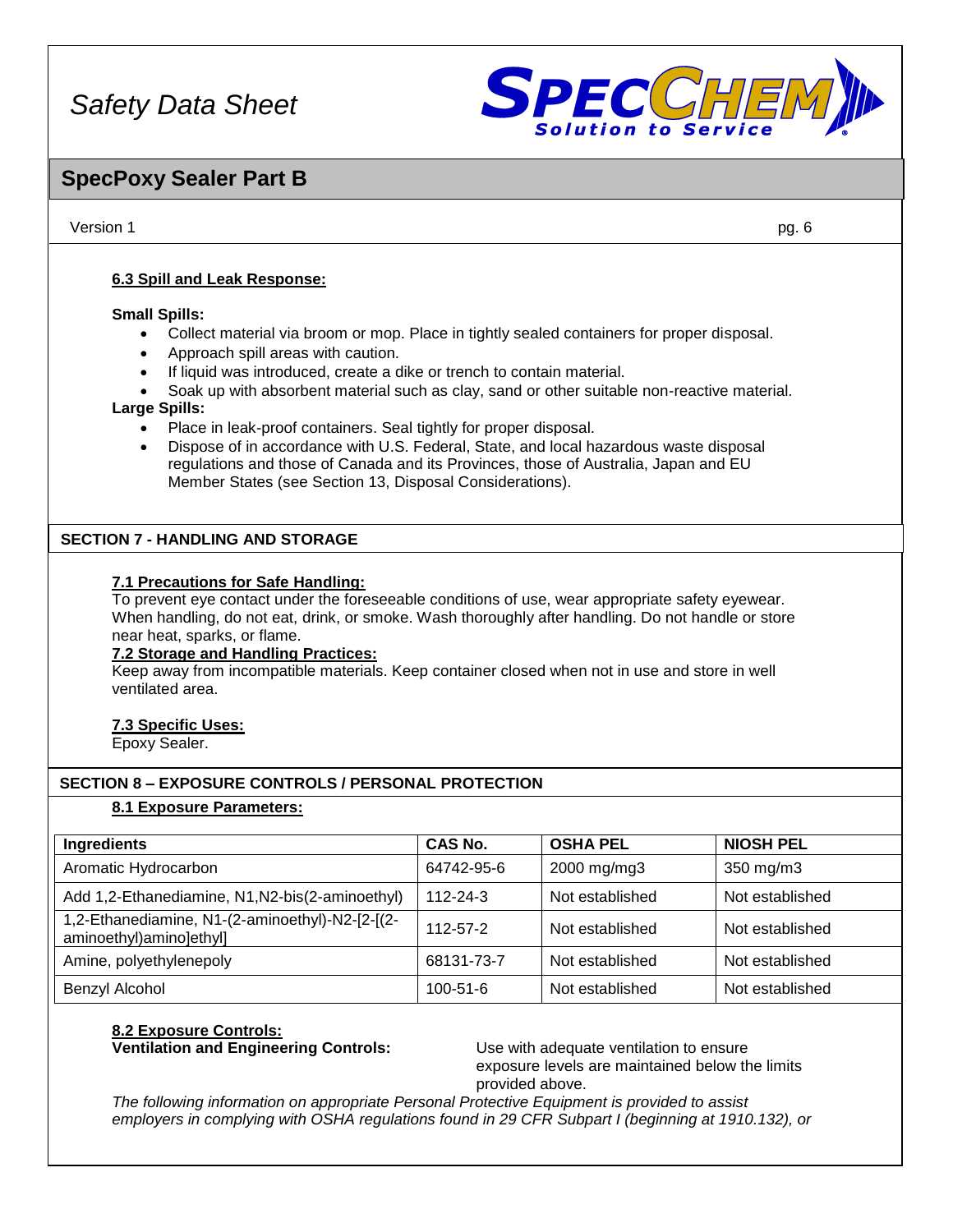

## **SpecPoxy Sealer Part B**

| Version 1                                                                                                                                                                                                                                                                                                                                              | pg. 7                                                                                                                                                                                                                                                                                                                                                                                                                                                                                                 |
|--------------------------------------------------------------------------------------------------------------------------------------------------------------------------------------------------------------------------------------------------------------------------------------------------------------------------------------------------------|-------------------------------------------------------------------------------------------------------------------------------------------------------------------------------------------------------------------------------------------------------------------------------------------------------------------------------------------------------------------------------------------------------------------------------------------------------------------------------------------------------|
| details.                                                                                                                                                                                                                                                                                                                                               | standards of EU member states (including EN 149 for respiratory PPE, and EN 166 for face/eye<br>protection), and those of Japan. Please reference applicable regulations and standards for relevant                                                                                                                                                                                                                                                                                                   |
| <b>Respiratory Protection:</b>                                                                                                                                                                                                                                                                                                                         | Not required for properly ventilated areas.<br>Maintain airborne contaminant concentrations<br>below guidelines listed above, if applicable. If<br>necessary, use only respiratory protection<br>authorized in the U.S. Federal OSHA<br><b>Respiratory Protection Standard (29 CFR</b><br>1910.134), equivalent U.S. State standards,<br>Canadian CSA Standard Z94.4-93, the<br>European Standard EN149, or EU member<br>states.                                                                      |
| <b>Eye Protection:</b>                                                                                                                                                                                                                                                                                                                                 | Safety glasses or goggles are required.<br>If necessary, refer to U.S. OSHA 29 CFR<br>1910.133, Canadian Standards, and the<br>European Standard EN166, Australian<br>Standards, or relevant Japanese Standards.                                                                                                                                                                                                                                                                                      |
| <b>Hand Protection:</b>                                                                                                                                                                                                                                                                                                                                | Chemical resistant gloves are required to<br>prevent skin contact.<br>If necessary, refer to U.S. OSHA 29 CFR<br>1910.138, the European Standard DIN EN 374,<br>the appropriate Standards of Canada, Australian<br>Standards, or relevant Japanese Standards.                                                                                                                                                                                                                                         |
| <b>Body Protection:</b>                                                                                                                                                                                                                                                                                                                                | Use body protect appropriate to task being<br>performed.<br>If necessary, refer to appropriate Standards of<br>Canada, or appropriate standards of the EU,<br>Australian Standards, or relevant Japanese<br>Standards. If a hazard of injury to the feet exists<br>due to falling objects, rolling objects, where<br>objects may pierce the soles of the feet or where<br>employee's feet may be exposed to electrical<br>hazards, use foot protection, as described in<br>U.S. OSHA 29 CFR 1910.136. |
| <b>SECTION 9 - PHYSICAL AND CHEMICAL PROPERTIES</b>                                                                                                                                                                                                                                                                                                    |                                                                                                                                                                                                                                                                                                                                                                                                                                                                                                       |
| 9.1 Information on Basic Physical and Chemical Properties:<br>Appearance (Physical State and Color): Clear to amber liquid<br>Odor: Petroleum distillate odor<br>Odor Threshold: No data available<br>pH: No data available<br>Melting/Freezing Point: No data available<br>Boiling Point: 300°F (148.9°C)<br>Flash Point: $104^{\circ}F(40^{\circ}C)$ |                                                                                                                                                                                                                                                                                                                                                                                                                                                                                                       |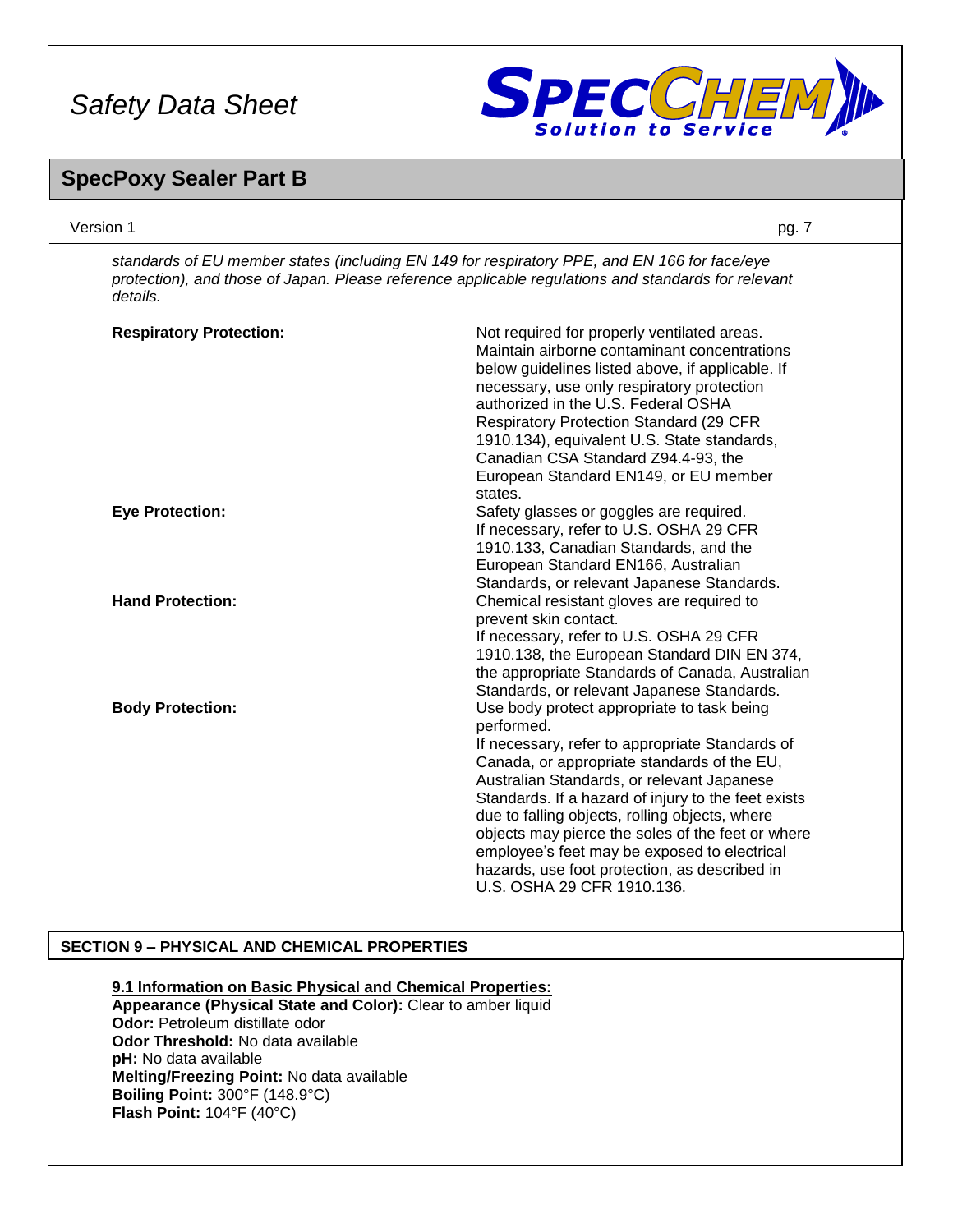

### **SpecPoxy Sealer Part B**

| Evaporation Rate: No data available<br>Flammability (Solid; Gas): Not applicable<br>Upper/Lower Flammability or Explosion Limits: No data available<br>Vapor Pressure (mm Hg @ 20°C (68° F): No data available<br>Vapor Density: No data available<br>Relative Density: No data available<br>Specific Gravity: 0.98g/mL<br>Solubility in Water: Not miscible<br>Weight per Gallon: 8.2lb/gal<br>Partition Coefficient (n-octanol/water): No data available<br>Auto-Ignition Temperature: No data available<br>Decomposition Temperature: No data available<br>Viscosity: No data available<br>9.2 Other Information: No data available<br><b>SECTION 10 - STABILITY AND REACTIVITY</b><br>10.1 Reactivity:<br>This product is not reactive.<br>10.2 Stability:<br>Stable under conditions of normal storage and use.<br>10.3 Possibility of Hazardous Reactions: Will not occur.<br>10.4 Conditions to Avoid:<br>Heat, open flame or other sources of ignition.<br>10.5 Incompatible Substances:<br>Strong oxidizing agents.<br>10.6 Hazardous Decomposition Products: Carbon monoxide, Carbon dioxide and other decomposition<br>products can occur during combustion if not use according to specifications.<br><b>SECTION 11 - TOXICOLOGY INFORMATION</b><br>11.1 Information on Toxicological Effects:<br><b>Toxicity Data:</b><br>LD50 Dermal - Rabbit<br>>2000 mg/kg<br>64742-95-6<br>Aromatic Hydrocarbon<br>LC50 Inhalation - Rat<br>10,00 mg/mg <sup>3</sup><br>LD50 Oral - Rat<br>1,620 mg/kg<br>LD50 Dermal - Rabbit<br>2,000 mg/kg<br>100-51-6<br>Benzyl Alcohol<br>LC50 Rat<br>$>5,000$ mg/m <sup>3</sup> - 4h<br><b>Suspected Cancer Agent:</b><br>Ingredients within this product are not found on one or more of<br>the following lists: FEDERAL OSHA Z LIST, NTP, IARC, or<br>CAL/OSHA and therefore are considered to be cancer-causing<br>agents by these agencies.<br>Irritancy:<br>Skin, eye irritant.<br><b>Sensitization to the Product:</b><br>This product is expected to cause skin & respiratory<br>sensitization.<br><b>Germ Cell Mutagenicity:</b><br>This product contains ingredients that are suspected to be a<br>germ cell mutagenic. |  |  |  | pg. 8 |
|-------------------------------------------------------------------------------------------------------------------------------------------------------------------------------------------------------------------------------------------------------------------------------------------------------------------------------------------------------------------------------------------------------------------------------------------------------------------------------------------------------------------------------------------------------------------------------------------------------------------------------------------------------------------------------------------------------------------------------------------------------------------------------------------------------------------------------------------------------------------------------------------------------------------------------------------------------------------------------------------------------------------------------------------------------------------------------------------------------------------------------------------------------------------------------------------------------------------------------------------------------------------------------------------------------------------------------------------------------------------------------------------------------------------------------------------------------------------------------------------------------------------------------------------------------------------------------------------------------------------------------------------------------------------------------------------------------------------------------------------------------------------------------------------------------------------------------------------------------------------------------------------------------------------------------------------------------------------------------------------------------------------------------------------------------------------------------------------------------------------------------------------------------------------------|--|--|--|-------|
|                                                                                                                                                                                                                                                                                                                                                                                                                                                                                                                                                                                                                                                                                                                                                                                                                                                                                                                                                                                                                                                                                                                                                                                                                                                                                                                                                                                                                                                                                                                                                                                                                                                                                                                                                                                                                                                                                                                                                                                                                                                                                                                                                                         |  |  |  |       |
|                                                                                                                                                                                                                                                                                                                                                                                                                                                                                                                                                                                                                                                                                                                                                                                                                                                                                                                                                                                                                                                                                                                                                                                                                                                                                                                                                                                                                                                                                                                                                                                                                                                                                                                                                                                                                                                                                                                                                                                                                                                                                                                                                                         |  |  |  |       |
|                                                                                                                                                                                                                                                                                                                                                                                                                                                                                                                                                                                                                                                                                                                                                                                                                                                                                                                                                                                                                                                                                                                                                                                                                                                                                                                                                                                                                                                                                                                                                                                                                                                                                                                                                                                                                                                                                                                                                                                                                                                                                                                                                                         |  |  |  |       |
|                                                                                                                                                                                                                                                                                                                                                                                                                                                                                                                                                                                                                                                                                                                                                                                                                                                                                                                                                                                                                                                                                                                                                                                                                                                                                                                                                                                                                                                                                                                                                                                                                                                                                                                                                                                                                                                                                                                                                                                                                                                                                                                                                                         |  |  |  |       |
|                                                                                                                                                                                                                                                                                                                                                                                                                                                                                                                                                                                                                                                                                                                                                                                                                                                                                                                                                                                                                                                                                                                                                                                                                                                                                                                                                                                                                                                                                                                                                                                                                                                                                                                                                                                                                                                                                                                                                                                                                                                                                                                                                                         |  |  |  |       |
|                                                                                                                                                                                                                                                                                                                                                                                                                                                                                                                                                                                                                                                                                                                                                                                                                                                                                                                                                                                                                                                                                                                                                                                                                                                                                                                                                                                                                                                                                                                                                                                                                                                                                                                                                                                                                                                                                                                                                                                                                                                                                                                                                                         |  |  |  |       |
|                                                                                                                                                                                                                                                                                                                                                                                                                                                                                                                                                                                                                                                                                                                                                                                                                                                                                                                                                                                                                                                                                                                                                                                                                                                                                                                                                                                                                                                                                                                                                                                                                                                                                                                                                                                                                                                                                                                                                                                                                                                                                                                                                                         |  |  |  |       |
|                                                                                                                                                                                                                                                                                                                                                                                                                                                                                                                                                                                                                                                                                                                                                                                                                                                                                                                                                                                                                                                                                                                                                                                                                                                                                                                                                                                                                                                                                                                                                                                                                                                                                                                                                                                                                                                                                                                                                                                                                                                                                                                                                                         |  |  |  |       |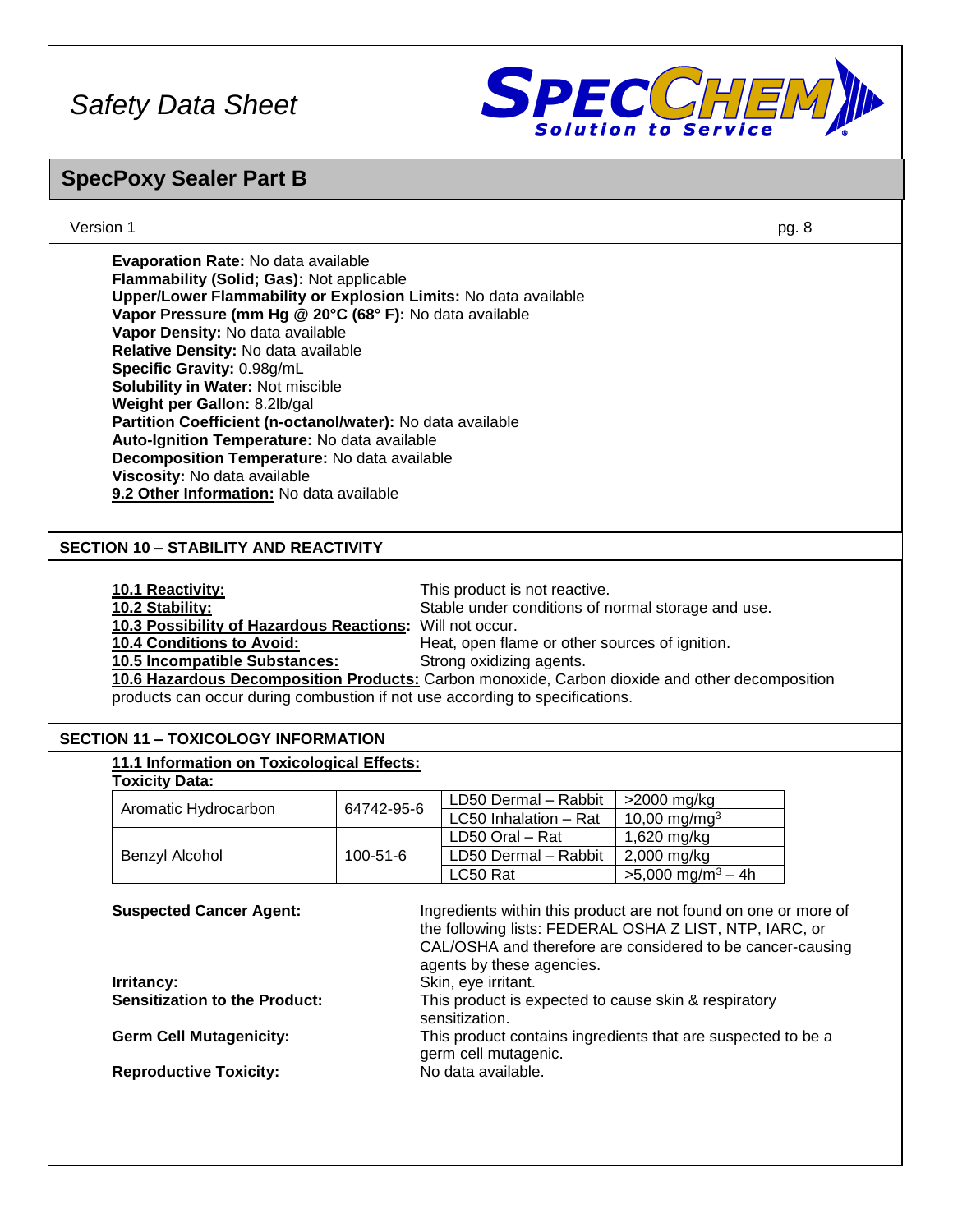

### **SpecPoxy Sealer Part B**

Version 1 pg. 9

### **SECTION 12 – ECOLOGICAL INFORMATION**

### **12.1 Toxicity:**

| 64742-95-6<br>Aromatic Hydrocarbon    |                            | $LC50 - Fish$              | $9.2 \text{ mg/l} - 96 \text{h}$ |
|---------------------------------------|----------------------------|----------------------------|----------------------------------|
|                                       |                            | $EC50 - Algae$             | $3.3 \text{ mg/l}$               |
|                                       | $100 - 51 - 6$             | $LC50 - Fish$              | $46.41$ mg/l $-96h$              |
| Benzyl Alcohol                        |                            | EC50 - Water Flea, Daphina | $400$ mg/l $- 48h$               |
|                                       |                            |                            | $>10-100$ mg/l - 96h             |
| 68131-73-7<br>Amine, polyethylenepoly | EC50 - Water Flea, Daphina | $>1-10$ mg/l $-48h$        |                                  |
|                                       |                            | $EC50 - Algae$             | $>0.1 - 1$ mg/l $- 72h$          |
| 1,2-Ethanediamine, N1-                |                            | $LC50 - Fish$              | $420$ mg/l $-$ 96h               |
| (2-aminoethyl)-N2-[2-[(2-             | $112 - 57 - 2$             | EC50 - Water Flea, Daphina | 24 mg/l - 48h                    |
| aminoethyl)amino]ethyl                |                            | $IC50 - Algae$             | $2$ mg/l $- 72h$                 |

**12.2 Persistence and Degradability:** No specific data available on this product.

**12.3 Bioaccumulative Potential:** No specific data available on this product. **12.4 Mobility in Soil:** No specific data available on this product.

**12.5 Results of PBT and vPvB Assessment:** No specific data available on this product.

**12.6 Other Adverse Effects:** No data available

**12.7 Water Endangerment Class:** At present, there are no ecotoxicological assessments for this product.

### **SECTION 13 – DISPOSAL CONSIDERATIONS**

**13.1 Waste Treatment Methods:** Waste disposal must be in accordance with appropriate U.S. Federal, State, and local regulations, those of Australia, EU Member States and Japan.<br>Not determined

### **13.2 EU Waste Code:**

### **SECTION 14 - TRANSPORTATION INFORMATION**

### **14.1 U.S. Department of Transportation (DOT) Shipping Regulations:**

| This product is classified (per 49 CFR 172.101) by the U.S. Department of Transportation, as follows. |                                                                                     |
|-------------------------------------------------------------------------------------------------------|-------------------------------------------------------------------------------------|
| <b>UN Identification Number:</b>                                                                      | UN2924                                                                              |
| <b>Proper Shipping Name:</b>                                                                          | Flammable liquids, corrosive, n.o.s. (Polyethylene<br>polyamines, Aromatic Solvent) |
| <b>Hazard Class Number and Description:</b>                                                           | Class 3 - Flammable Liquid; Class 8 - Corrosive                                     |
| <b>Packing Group:</b>                                                                                 | Ш                                                                                   |
| <b>DOT Label(s) Required:</b>                                                                         | Flammable, Corrosive                                                                |
| <b>North American Emergency Response</b>                                                              |                                                                                     |
| <b>Guidebook Number:</b>                                                                              | 128                                                                                 |
| <b>14.2 Environmental Hazards:</b>                                                                    |                                                                                     |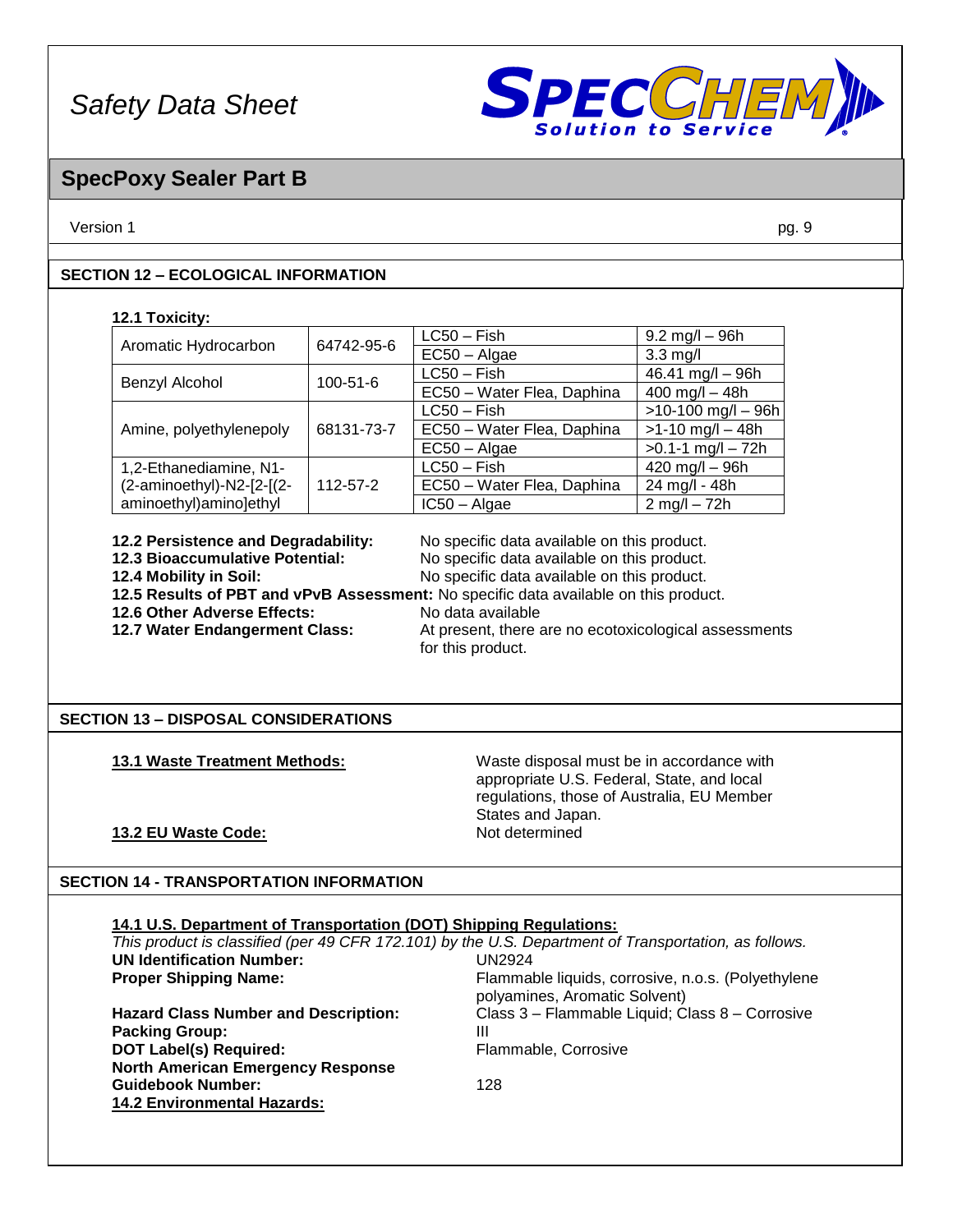

## **SpecPoxy Sealer Part B**

| Version 1                                                                                                                                                                                                                                                                                                                                                                                                                                                                                                                                                                                                                                                                                                                                                                                                                                                                                                                                                                                                                                                                                                                                                                                                                                                                                                                                                                                                                                              | pg. 10                                                                                                                                                                                                                                                                                                                    |
|--------------------------------------------------------------------------------------------------------------------------------------------------------------------------------------------------------------------------------------------------------------------------------------------------------------------------------------------------------------------------------------------------------------------------------------------------------------------------------------------------------------------------------------------------------------------------------------------------------------------------------------------------------------------------------------------------------------------------------------------------------------------------------------------------------------------------------------------------------------------------------------------------------------------------------------------------------------------------------------------------------------------------------------------------------------------------------------------------------------------------------------------------------------------------------------------------------------------------------------------------------------------------------------------------------------------------------------------------------------------------------------------------------------------------------------------------------|---------------------------------------------------------------------------------------------------------------------------------------------------------------------------------------------------------------------------------------------------------------------------------------------------------------------------|
| <b>Marine Pollutant:</b>                                                                                                                                                                                                                                                                                                                                                                                                                                                                                                                                                                                                                                                                                                                                                                                                                                                                                                                                                                                                                                                                                                                                                                                                                                                                                                                                                                                                                               | The components of this product are designated by the<br>Department of Transportation to be Marine Pollutants<br>(49 CFR 172.101, Appendix B).                                                                                                                                                                             |
| 14.3 Special Precaution for User:                                                                                                                                                                                                                                                                                                                                                                                                                                                                                                                                                                                                                                                                                                                                                                                                                                                                                                                                                                                                                                                                                                                                                                                                                                                                                                                                                                                                                      | None                                                                                                                                                                                                                                                                                                                      |
| 14.4 International Air Transport Association<br><b>Shipping Information (IATA):</b>                                                                                                                                                                                                                                                                                                                                                                                                                                                                                                                                                                                                                                                                                                                                                                                                                                                                                                                                                                                                                                                                                                                                                                                                                                                                                                                                                                    | This product is considered as dangerous goods.                                                                                                                                                                                                                                                                            |
| 14.5 International Maritime Organization                                                                                                                                                                                                                                                                                                                                                                                                                                                                                                                                                                                                                                                                                                                                                                                                                                                                                                                                                                                                                                                                                                                                                                                                                                                                                                                                                                                                               |                                                                                                                                                                                                                                                                                                                           |
| <b>Shipping Information (IMO):</b><br><b>UN Identification Number:</b>                                                                                                                                                                                                                                                                                                                                                                                                                                                                                                                                                                                                                                                                                                                                                                                                                                                                                                                                                                                                                                                                                                                                                                                                                                                                                                                                                                                 | <b>UN2924</b>                                                                                                                                                                                                                                                                                                             |
| <b>Proper Shipping Name:</b>                                                                                                                                                                                                                                                                                                                                                                                                                                                                                                                                                                                                                                                                                                                                                                                                                                                                                                                                                                                                                                                                                                                                                                                                                                                                                                                                                                                                                           | Flammable liquids, corrosive, n.o.s. (Polyethylene                                                                                                                                                                                                                                                                        |
| <b>Hazard Class Number and Description:</b>                                                                                                                                                                                                                                                                                                                                                                                                                                                                                                                                                                                                                                                                                                                                                                                                                                                                                                                                                                                                                                                                                                                                                                                                                                                                                                                                                                                                            | polyamines, Aromatic Solvent)<br>Class 3 - Flammable liquid; Class 8 - Corrosive                                                                                                                                                                                                                                          |
| <b>Packing Group:</b>                                                                                                                                                                                                                                                                                                                                                                                                                                                                                                                                                                                                                                                                                                                                                                                                                                                                                                                                                                                                                                                                                                                                                                                                                                                                                                                                                                                                                                  | Ш                                                                                                                                                                                                                                                                                                                         |
| <b>EMS-No:</b>                                                                                                                                                                                                                                                                                                                                                                                                                                                                                                                                                                                                                                                                                                                                                                                                                                                                                                                                                                                                                                                                                                                                                                                                                                                                                                                                                                                                                                         | $F-E-S-E$                                                                                                                                                                                                                                                                                                                 |
| <b>Special Notes:</b>                                                                                                                                                                                                                                                                                                                                                                                                                                                                                                                                                                                                                                                                                                                                                                                                                                                                                                                                                                                                                                                                                                                                                                                                                                                                                                                                                                                                                                  | None                                                                                                                                                                                                                                                                                                                      |
| <b>SECTION 15 - REGULATORY INFORMATION</b>                                                                                                                                                                                                                                                                                                                                                                                                                                                                                                                                                                                                                                                                                                                                                                                                                                                                                                                                                                                                                                                                                                                                                                                                                                                                                                                                                                                                             |                                                                                                                                                                                                                                                                                                                           |
| 15.1 Safety, Health and Environmental Regulations Specific for the Substance or Mixture:<br><b>United States Regulations:</b><br><b>U.S. SARA Reporting Requirements:</b><br>Title III of the Superfund Amendments and Reauthorization Act.<br><b>U.S. SARA 311/312:</b><br>Acute Health: Yes; Chronic Health: Yes; Fire: Yes; Reactivity; No<br><b>U.S. CERCLA Reportable Quantity:</b><br>Not Applicable<br><b>U.S. TSCA Inventory Status:</b><br>The components of this product are listed on the TSCA Inventory or are exempted from listing.<br><b>Other U.S. Federal Regulations:</b><br>None known<br><b>California Safe Drinking Water and Toxic Enforcement Act (Proposition 66):</b><br>This product does not contain ingredients on the Proposition 65 Lists.<br><b>15.2 Canadian Regulations:</b><br><b>Canadian DSL/NDSL Inventory Status:</b><br>Components are DSL Listed, NDSL Listed and/or are exempt from listing<br><b>Other Canadian Regulations:</b><br>Not applicable<br><b>Canadian Environmental Protection Act (CEPA) Priorities Substances Lists:</b><br>This product has been classified in accordance with the hazard criteria of the Controlled Products<br>Regulations and the MSDS contains all of the information required by those regulations.<br><b>Canadian WHMIS Classification and Symbols:</b><br>This product is classified per WHMIS 2015<br>15.3 European Economic Community Information:<br>2 for Details. | The components of this product are subject to the reporting requirements of Sections 302, 304, and 313 of<br>This product meets the definition of a hazardous substance or preparation as defined by the European<br>Union Council Directives 67/548/EEC, 1999/45/EC, 1272/2008/EC and subsequent Directives. See Section |